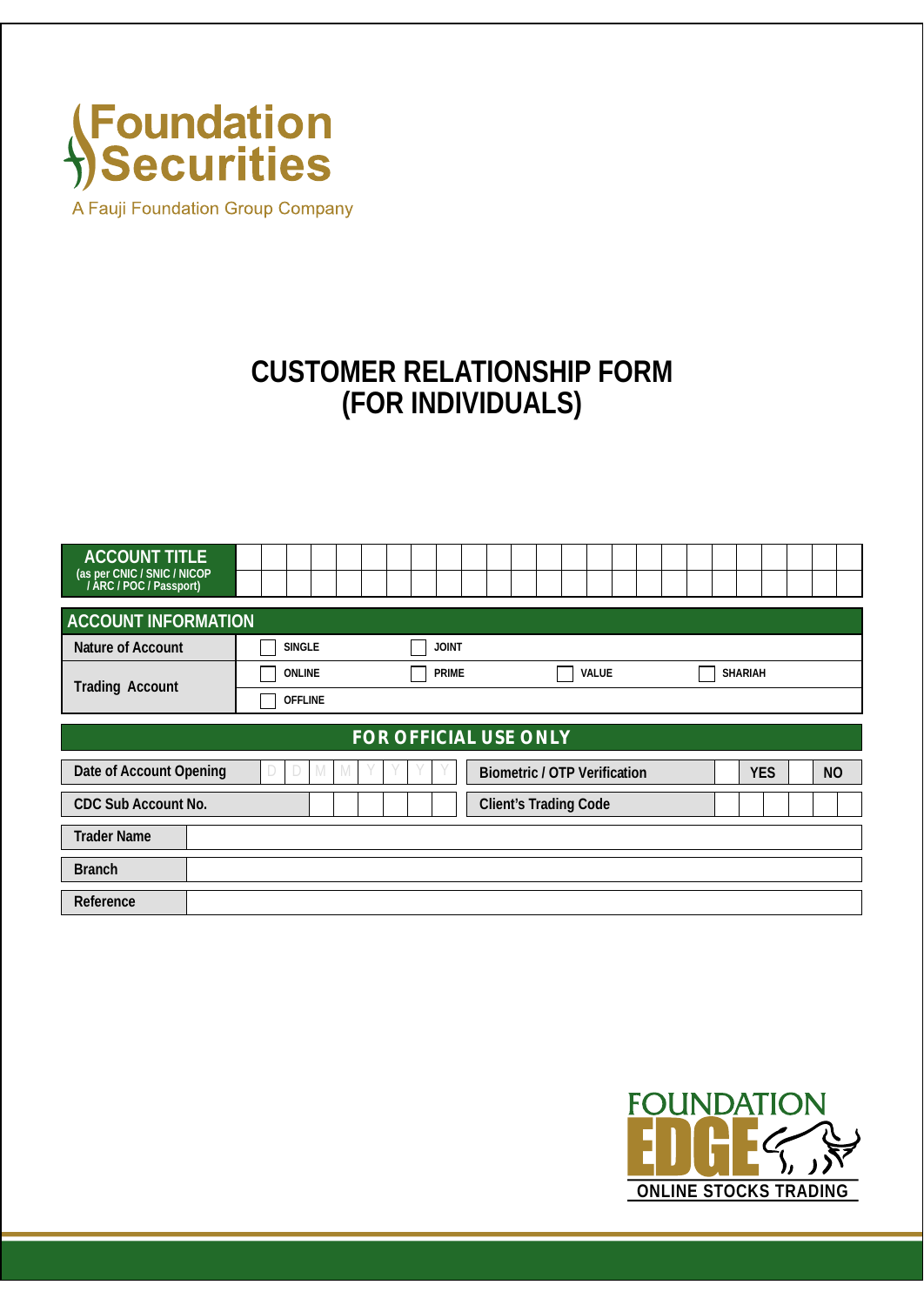## **(Foundation Securities**

### **Enclosures\***

### **INSTRUCTION TO FILL THE ACCOUNT OPENING FORM - INDIVIDUALS**

- Each and every column must be filled in block Letters.
- Column which are not applicable should be marked "NA".
- Account holder name / Joint Account holder name / Nominee name should be the same as it appears on the CNIC (Computerized National Identity Card).
- Mailing / Permanent address should be the same as it appears on the CNIC or the evidence of the address provided.
- Mobile number and the email address should be clearly provided in the space wherever asked to fill the form.
- Mobile number and the email address should be registered in the name of Principal Account Holder/ Joint Account Holder. In special circumstances where the applicant is unable to provide his / her registered mobile number, please provide the mobile number of a close family member along with written authorization duly signed in the prescribed format, from a domestic customer and the person whose mobile number is to be registered.
- Biometric / OTP Verification shall be required of Principal Account Holder / Joint Account Holder.
- $\bullet$ Complete KYC Application Form shall be required for each Account Holder separately.
- Signatures of Principal Account Holder / Joint Account Holder is required.
- Signatures of two (02) male witnesses are required with their CNIC copies.
- Zakat status must be marked either "Deductable" or "Non-Deductable". In case, if it is marked "Non-Deductable", then Zakat Declaration Certificate (CZ 50) duly Notarized is required.
- Resident status must be marked as Resident Pakistani or Non-Resident Pakistani (NR).
- $\bullet$ Information pertaining to the Dividend Mandate must be mandatorily filled. IBAN No. must be mentioned so that dividends can directly be credited to the Principal Account Holder's bank account. In case of IBAN is not verified by the National Clearing Company of Pakistan Limited (NCCPL), then a copy of the cheque or any relevant document shall be required for IBAN verification.
- Nominee / Successor can only be the blood relative / Spouse of the Principal Account Holder.
- All Corrections must be signed by Main Applicant / Joint Applicant, as applicable.
- Correction fluid / Blanco must not be used on any page of the Account Opening Form. Otherwise, the page shall not be considered as valid.
- Make your cheque in favor of "Foundation Securities Private Limited" and Cross your cheque to "A/c Payee only".
- The Foundation Securities shall not process any Account Opening request which is incomplete / the information provided is incorrect or cannot be verified / conflicting and contradictory information is provided / complete or accurate supporting documents are not provided.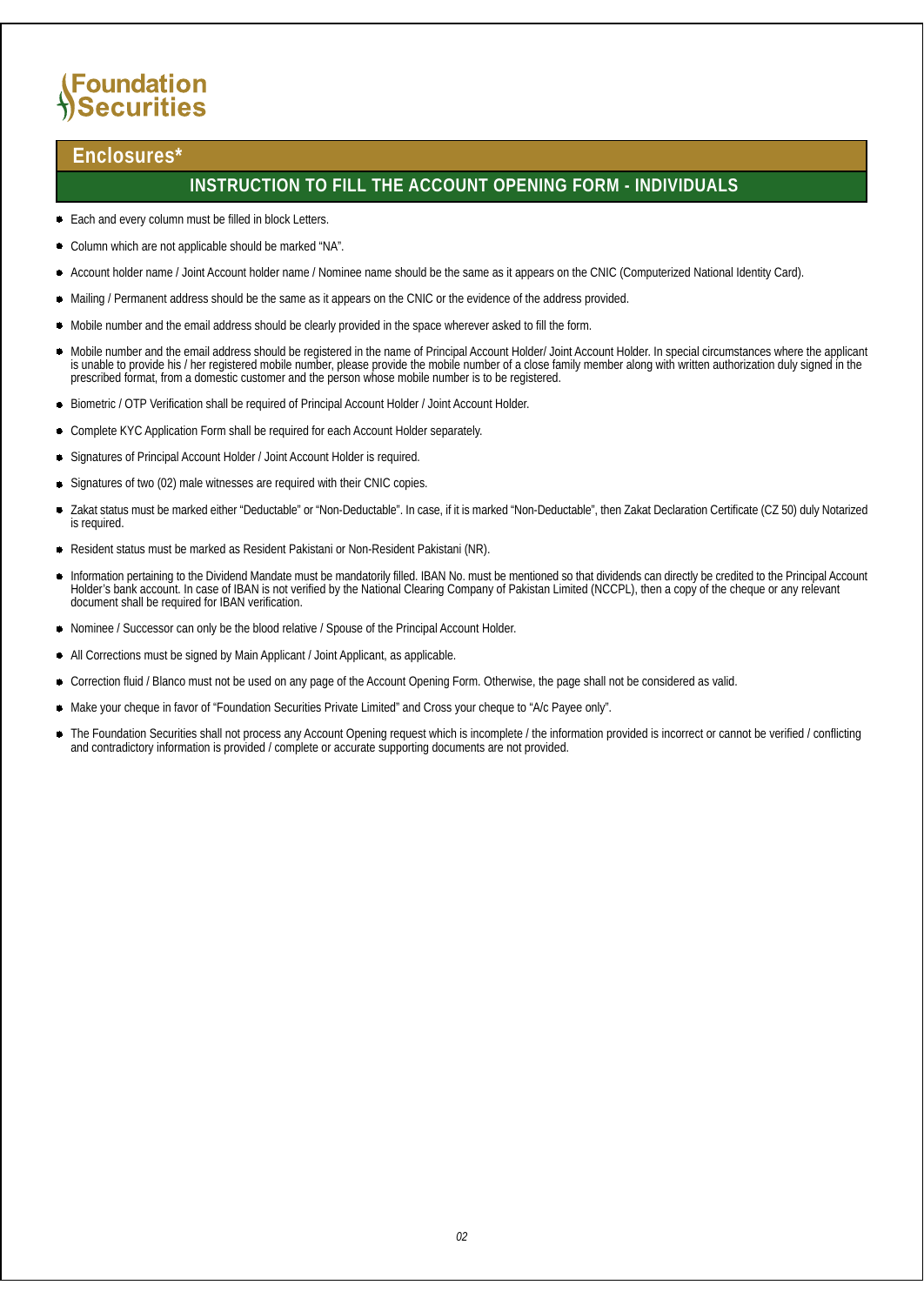## **Foundation Securities (Private) Limited**

Ground Floor, Bahria Complex II, MT Khan Road, Karachi

**KNOW YOUR CUSTOMER (KYC) APPLICATION FORM**

*(To be also used for Online Account Opening with AI)*

**INDIVIDUAL**

*(Form to be filled preferably in BLOCK LETTERS)*

### **A - IDENTITY DETAILS OF APPLICANT**

| 1. Full name of Applicant (as per CNIC/SNIC/NICOP/ARC/POC/Passport) Mr. / Mrs. / Ms.                                                                |                              |                       |                                 |  |  |  |  |  |  |  |
|-----------------------------------------------------------------------------------------------------------------------------------------------------|------------------------------|-----------------------|---------------------------------|--|--|--|--|--|--|--|
| 2. Father's / Husband's Name:                                                                                                                       |                              |                       |                                 |  |  |  |  |  |  |  |
| 3. a. Nationality:                                                                                                                                  | b. Marital status:<br>Single | c. Status:<br>Married | <b>Non-Resident</b><br>Resident |  |  |  |  |  |  |  |
| 4. a. CNIC/ SNIC/NICOP/ARC/POC No:                                                                                                                  |                              |                       |                                 |  |  |  |  |  |  |  |
| b. Expiry date:                                                                                                                                     |                              |                       |                                 |  |  |  |  |  |  |  |
| 5. Passport details:<br>(For a foreigner or a non-resident Pakistani)                                                                               | <b>Passport Number:</b>      | Place of Issue:       |                                 |  |  |  |  |  |  |  |
|                                                                                                                                                     | Date of Issue:               | Date of Expiry:       |                                 |  |  |  |  |  |  |  |
| 6. Date of Birth                                                                                                                                    |                              |                       |                                 |  |  |  |  |  |  |  |
| <b>B-ADDRESS DETAILS OF APPLICANT</b>                                                                                                               |                              |                       |                                 |  |  |  |  |  |  |  |
| 1. (a) Mailing Address: (Address should be different from authorized intermediary business address except for employees of authorized intermediary) |                              |                       |                                 |  |  |  |  |  |  |  |
|                                                                                                                                                     |                              |                       |                                 |  |  |  |  |  |  |  |
|                                                                                                                                                     | City / Town / Village:       | Province / State:     | Country:                        |  |  |  |  |  |  |  |
| (b) Tel. $(Off.)^*$ :                                                                                                                               | $(c)$ Tel. $(Res.)^*$ :      |                       | (d) Fax*:                       |  |  |  |  |  |  |  |
| $(e)$ Mobile**:                                                                                                                                     | $(f)$ Email**:               |                       |                                 |  |  |  |  |  |  |  |
| Specify the proof of address submitted for mailing address:                                                                                         |                              |                       |                                 |  |  |  |  |  |  |  |
| 2. (a) Permanent Address: (if different from above or overseas address, mandatory for Non-Resident Applicant)                                       |                              |                       |                                 |  |  |  |  |  |  |  |
|                                                                                                                                                     |                              |                       |                                 |  |  |  |  |  |  |  |

|                                                               | City / Town / Village:                                | Province / State:                                        | Country:                                            |  |  |  |  |  |  |  |
|---------------------------------------------------------------|-------------------------------------------------------|----------------------------------------------------------|-----------------------------------------------------|--|--|--|--|--|--|--|
| (b) Tel. $(Off.)^*$ :                                         | $(c)$ Tel. $(Res.)^*$ :                               | (d) Fax*:                                                |                                                     |  |  |  |  |  |  |  |
| (e) Mobile**:                                                 | (f) $Email**$ :                                       |                                                          |                                                     |  |  |  |  |  |  |  |
| Specify the proof of address submitted for permanent address: |                                                       |                                                          |                                                     |  |  |  |  |  |  |  |
| <b>C</b> - OTHER DETAILS                                      |                                                       |                                                          |                                                     |  |  |  |  |  |  |  |
| 1. Gross Annual Income Details (please specify):              | <b>Below Rs. 100,000</b><br>Rs. 100,001 - Rs. 250,000 | Rs. 250,001 - Rs. 500,000<br>Rs. 500,001 - Rs. 1,000,000 | Rs. 1,000,001 - Rs. 2,500,000<br>Above Rs 2,500,000 |  |  |  |  |  |  |  |
|                                                               |                                                       |                                                          |                                                     |  |  |  |  |  |  |  |

**Housewife Business Executive** Govt. /Public Sector

Household Industrialist Others (Specify)

(d) Department:

| 1. Gross Annual Income Details (please specify):                                 | <b>Below Rs. 100,000</b><br>Rs. 100,001 - Rs. 250,000  |                                                     | Rs. 250,001 - Rs. 500,000<br>Rs. 500,001 - Rs. 1,000,000 |
|----------------------------------------------------------------------------------|--------------------------------------------------------|-----------------------------------------------------|----------------------------------------------------------|
| 2. Source of Income:                                                             |                                                        |                                                     |                                                          |
| 3. Shareholder's / Unit Holder's Category:                                       |                                                        | <b>INDIVIDUAL</b>                                   |                                                          |
| 4.(a) Occupation:<br>$[Please\,$ tick $(4)$ the appropriate box]                 | Agriculturist<br><b>Retired Person</b><br>Professional | <b>Business</b><br><b>Student</b><br><b>Service</b> | Housewi<br><b>Business</b><br>Govt. /Pu                  |
| (b) Name of Employer / Business:<br>(Include symbol, if employer listed company) |                                                        | (c) Job Title / Designation:                        |                                                          |

### (e) Address of Employer / Business:

## **D - BANK DETAILS\*\*\***

| <b>Bank Name:</b>   |  |  |  |  |  |                        |  |  |  |  |  |  |
|---------------------|--|--|--|--|--|------------------------|--|--|--|--|--|--|
| <b>IBAN No.:</b>    |  |  |  |  |  |                        |  |  |  |  |  |  |
| <b>Branch Name:</b> |  |  |  |  |  | <b>Branch Address:</b> |  |  |  |  |  |  |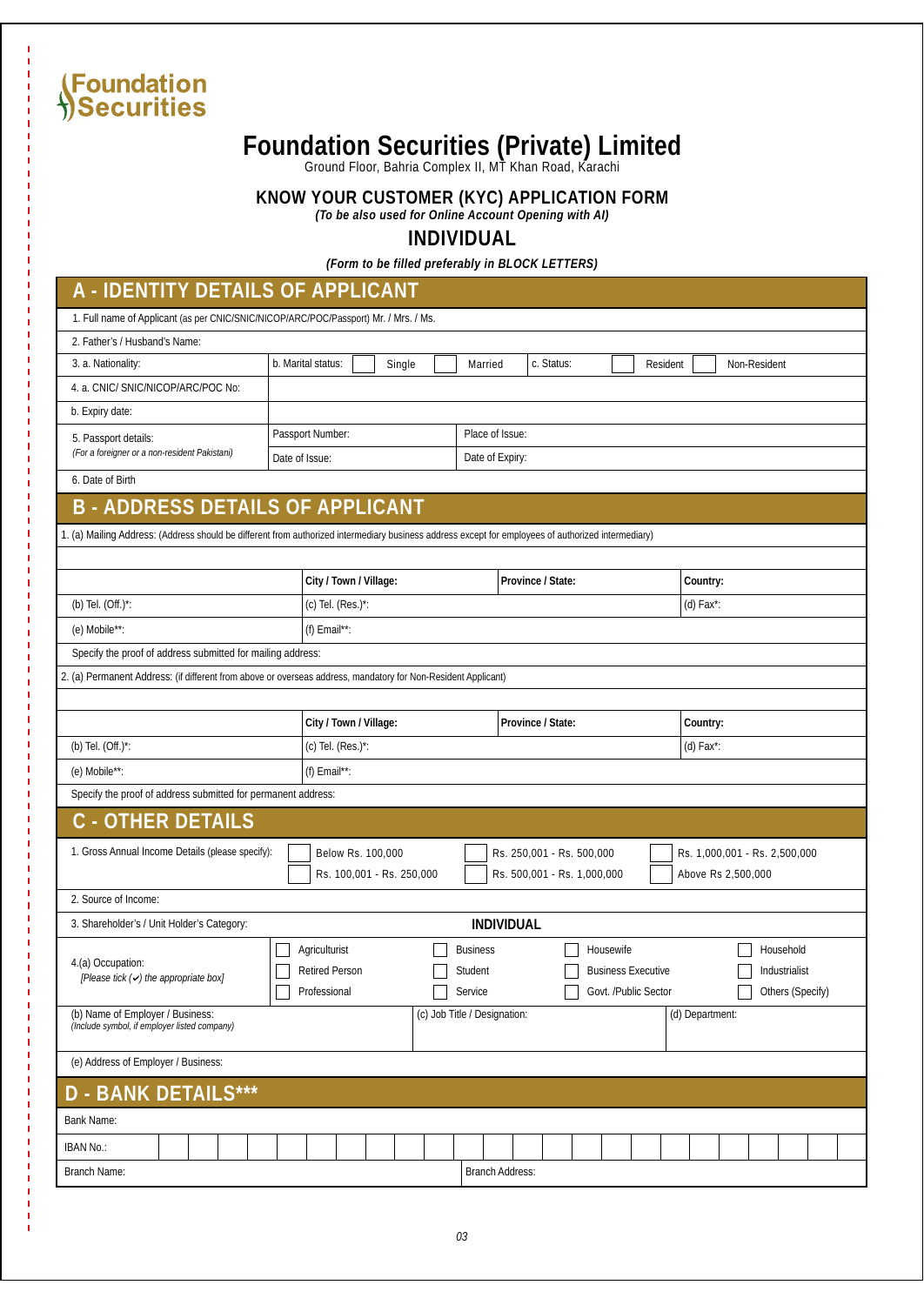| <b>E-DECLARATION</b>                                                                                                                                                                                                                                                                                                                                                                                                                                                                                        |                                                                        |
|-------------------------------------------------------------------------------------------------------------------------------------------------------------------------------------------------------------------------------------------------------------------------------------------------------------------------------------------------------------------------------------------------------------------------------------------------------------------------------------------------------------|------------------------------------------------------------------------|
| - I hereby confirm that all the information furnished above is true and correct to the best of my knowledge and belief and I undertake to inform you of any changes therein, immediately.<br>In case any of the above information is found to be untrue or false or misleading or misrepresenting, I am aware that I may be held liable for it.                                                                                                                                                             |                                                                        |
| I hereby, unconditionally and irrevocably, declare, confirm and acknowledge having read in full and understood the relevant terms and conditions attached as an Annexure to this KYC<br>-<br>Application Form duly provided to me by the Authorized Intermediary at the time of filing of this KYC Application Form.                                                                                                                                                                                        |                                                                        |
| I hereby acknowledge that I was informed by the Authorized Intermediary at the time of filing this KYC Application Form that these terms and conditions are prescribed under CKO<br>$\overline{\phantom{0}}$<br>Regulations, 2017 and are also available on the website of CKO, further, I have no doubt or concern that the terms and conditions shared with me by the Authorized Intermediary are<br>any different from the ones specified in CKO Regulations, 2017 and available an CKO's website.       |                                                                        |
|                                                                                                                                                                                                                                                                                                                                                                                                                                                                                                             |                                                                        |
| <b>Signature of the Applicant</b>                                                                                                                                                                                                                                                                                                                                                                                                                                                                           | Signature of the Applicant as per CNIC/SNIC/NICOP/ARC/POC/Passport No. |
|                                                                                                                                                                                                                                                                                                                                                                                                                                                                                                             | (Only applicable if Applicant signature is different)                  |
| Date:                                                                                                                                                                                                                                                                                                                                                                                                                                                                                                       |                                                                        |
| <b>FOR OFFICE USE ONLY</b>                                                                                                                                                                                                                                                                                                                                                                                                                                                                                  |                                                                        |
| I hereby confirm and acknowledge having provided in full the relevant terms and conditions attached as an Annexure to this KYC Application Form to the Customer at the time of filing<br>of this KYC Application Form.                                                                                                                                                                                                                                                                                      |                                                                        |
| I hereby confirm that I have informed the Customer at the time of filing this KYC Application Form regarding the availability of these terms and conditions in CKO Regulations, 2017<br>-<br>and on the website of CKO, I further confirm and acknowledge that I have no doubt or concern that the terms and conditions shared with Customer by me are not updated and has<br>any difference when compared with the terms and conditions specified in CKO Regulations, 2017 and available at CKO's website. |                                                                        |
|                                                                                                                                                                                                                                                                                                                                                                                                                                                                                                             |                                                                        |
| <b>Authorized Signatory</b>                                                                                                                                                                                                                                                                                                                                                                                                                                                                                 |                                                                        |
| M<br>Date:                                                                                                                                                                                                                                                                                                                                                                                                                                                                                                  | Seal / Stamp of the Authorized Intermediary                            |
| <i>Optional</i><br>For NICOP/ARC/POC/Passport, Email is mandatory and Mobile Number is Optional. Whereas for CNIC/SNIC, Mobile Number is Mandatory and Email is Optional.<br>Incase of SNIC where country of stay is not Pakistan, email will be mandatory.<br>IDAN chall be mendatory for all Cyctomera execut for those who have provided an undertaking for exclusion from IDAN requirement due to any execution                                                                                         |                                                                        |

*\*\*\* IBAN shall be mandatory for all Customers except for those who have provided an undertaking for exclusion from IBAN requirement due to any exception available under applicable laws, rules, regulations etc or where permitted by CKO for reasons to be recorded.*

### **TERMS & CONDITIONS OF THE KYC APPLICATION FORM**

- 1. All terms herein shall, unless expressly stated otherwise, have the same meaning as ascribed to them in the Centralized KYC Organization Regulations.
- 2. The information provided in KYC application form and/or CRF shall be in addition to and not in derogation of the requirements prescribed under Anti-Money Laundering and Countering Financing of Terrorism Regulations, 2018.
- 3. All correspondence shall be sent by CKO at the mailing address and/or email address of the Customer, as stated on the KYC Application Form. KYC application form shall be submitted electronically for Online Account Opening of Individual Pakistani Customer by Authorized Intermediary that is a Securities Broker.
- 4. Neither the CKO nor its directors, officers, employees or agents shall be liable for losses, damages, liabilities, costs or expenses suffered or incurred by the Customer as a result of providing its KYC Information to Authorized Intermediaries or the CKO due to any reasons whatsoever including its unauthorized disclosure.
- 5. The Customer undertakes to indemnify the CKO against any losses, damages, liabilities, costs or expenses suffered or incurred by CKO, including any legal costs and claims by third parties, as a result of any inaccuracy, misrepresentation, misstatement or incorrect details in the information supplied by the Customer or any omission in such information or any other contravention or violation of the Centralized KYC Organization Regulations
- 6. The Customer agrees that in the event that he does not abide by the timelines prescribed in the Centralized KYC Organization Regulations for submission of informationand confirmation to the NCCPL, the NCCPL shall be authorized to take action as prescribed in the Centralized KYC Organization Regulations. The Customer undertakes that it shall hold CKO harmless and that CKO shall not be liable for any losses, damages, liabilities, costs or expenses suffered or incurred by the Customer as a result of such actions.
- 7. The Customer agrees that CKO may hold, store and process its KYC Information on the KYC Information System and KYC Database in connection with its KYC functions under the Centralized KYC Organization Regulations. The Customer also agrees that CKO may disclose its KYC Information as permitted under the CKO Regulations and such other disclosures as may be reasonably necessary for compliance with any other laws or regulatory requirements.
- 8. The Customer acknowledges that KYC Information System and KYC Database, including but not limited to all the information contained therein is the legal property of CKO.

9. The Authorized Intermediaries agree to pay CKO the fees and charges as prescribed by CKO from time to time in respect of its KYC functions.

- 10. CKO has absolute discretion to amend or supplement any of the terms and conditions at any time and will endeavor to give prior notice of fifteen days wherever feasible for such changes.
- 11. The Customer agrees and affirms that it shall be bound by and acts in accordance with the provisions of the Centralized KYC Organization Regulations.
- 12. These terms and conditions shall be governed by the laws of Pakistan.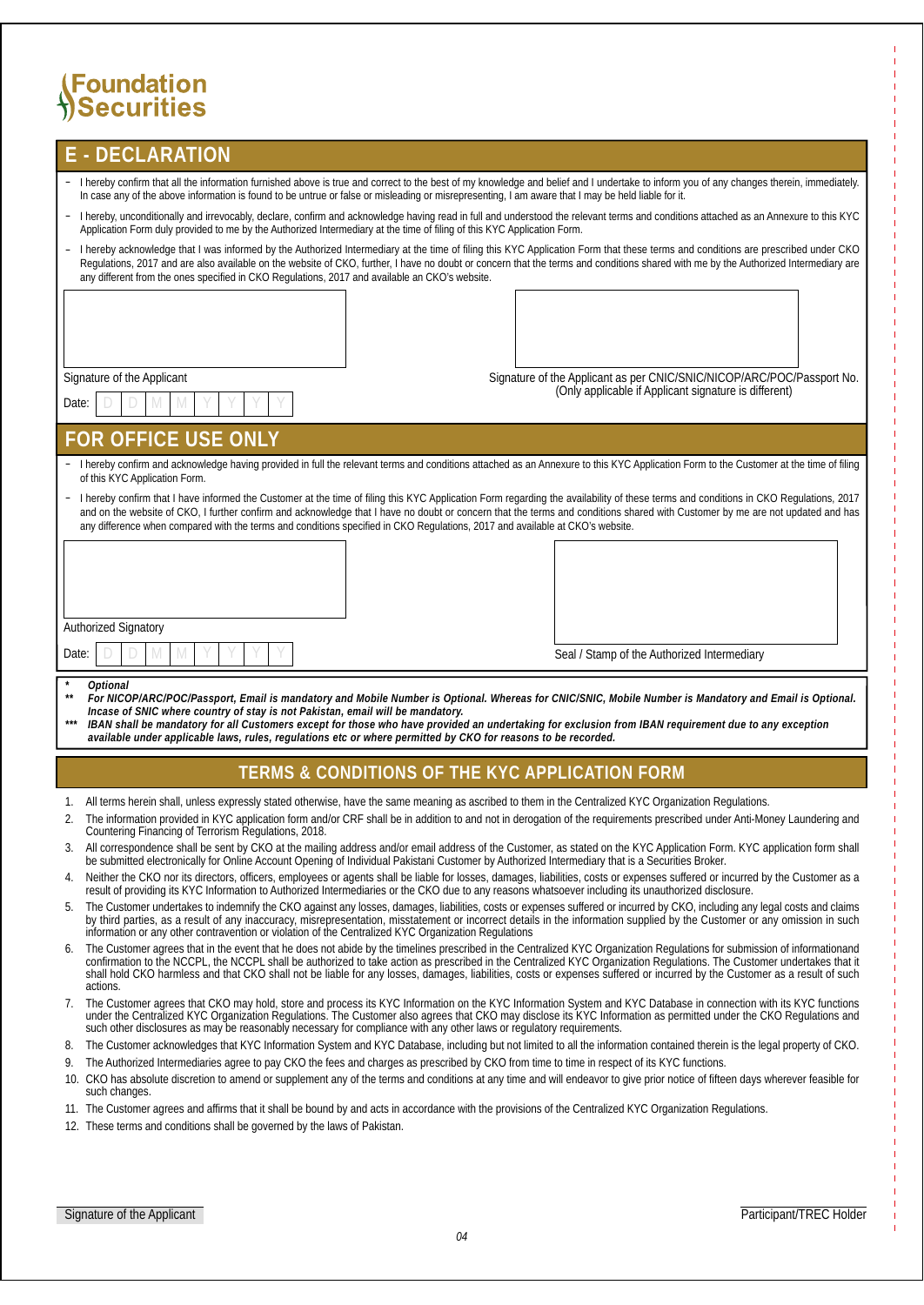## **ADDENDUM OF KNOW YOUR CUSTOMER (KYC) APPLICATION FORM**

| Full name of Applicant (as per CNIC / NICOP / Passport):                                                                                               |                                                                                                                                                                                        |                                                   |                                                                               |                          |                                                        |                                       |  |  |  |  |
|--------------------------------------------------------------------------------------------------------------------------------------------------------|----------------------------------------------------------------------------------------------------------------------------------------------------------------------------------------|---------------------------------------------------|-------------------------------------------------------------------------------|--------------------------|--------------------------------------------------------|---------------------------------------|--|--|--|--|
| Do you have UKN* number with CKO**? if Yes, then UKN No.<br>*Unique KYC Number ** Centralized Know Your Customer (KYC) Organization                    |                                                                                                                                                                                        |                                                   |                                                                               |                          |                                                        | No                                    |  |  |  |  |
| Do you have CDC Investor account?                                                                                                                      | if Yes, then Investor No.                                                                                                                                                              |                                                   |                                                                               |                          |                                                        | No                                    |  |  |  |  |
| <b>Birth Information:</b>                                                                                                                              | City:                                                                                                                                                                                  |                                                   | Country:                                                                      |                          |                                                        |                                       |  |  |  |  |
| <b>Mother's Maiden Name:</b>                                                                                                                           |                                                                                                                                                                                        |                                                   | <b>Knowledge of Stock market</b>                                              | Yes                      | No                                                     |                                       |  |  |  |  |
| Qualification                                                                                                                                          | Upto Metric / O level                                                                                                                                                                  | Inter / A level                                   | <b>Bachelors</b>                                                              |                          | Masters & above                                        | No Qualification                      |  |  |  |  |
| Residence is<br>Owned                                                                                                                                  | Rented                                                                                                                                                                                 |                                                   | Mortgaged                                                                     |                          | Parents                                                | <b>Company Provided</b>               |  |  |  |  |
| Type of accommodation:                                                                                                                                 |                                                                                                                                                                                        |                                                   | <b>Occupation Period:</b>                                                     |                          |                                                        |                                       |  |  |  |  |
| House                                                                                                                                                  | Apartment                                                                                                                                                                              | Portion                                           | Current period of business / employment:                                      |                          |                                                        |                                       |  |  |  |  |
| Number of dependents                                                                                                                                   |                                                                                                                                                                                        |                                                   | Total period of business / employment:                                        |                          |                                                        |                                       |  |  |  |  |
| Nature of business (own or employment)<br>$\overline{\phantom{a}}$ KPK                                                                                 |                                                                                                                                                                                        |                                                   |                                                                               |                          |                                                        |                                       |  |  |  |  |
| Sindh<br>Baluchistan<br>All of these<br>Not Applicable<br>Business geographies ( <i>if applicable):</i><br>Punjab                                      |                                                                                                                                                                                        |                                                   |                                                                               |                          |                                                        |                                       |  |  |  |  |
| Other (if any)                                                                                                                                         |                                                                                                                                                                                        |                                                   |                                                                               |                          |                                                        |                                       |  |  |  |  |
| NGO/Trust<br>Type of counter-Parties (if applicable):<br>Individual<br><b>Private Organization</b><br><b>Government Organization</b><br>Not Applicable |                                                                                                                                                                                        |                                                   |                                                                               |                          |                                                        |                                       |  |  |  |  |
| Other (if any)                                                                                                                                         |                                                                                                                                                                                        |                                                   |                                                                               |                          |                                                        |                                       |  |  |  |  |
| <b>Expected Monthly Turonver</b>                                                                                                                       |                                                                                                                                                                                        | Total Amount (PKR) Per Month <i>(in millions)</i> |                                                                               |                          | No. of Deposits / Withdrawals / Transactions per Month |                                       |  |  |  |  |
| <b>Deposits</b>                                                                                                                                        | Up to $0.5$<br>Up to $1$<br>Up to $5$<br>Up to $10$                                                                                                                                    | Up to $1.5$<br>Up to 100                          | Up to 2<br>More than 100                                                      | $ $ Up to 05             | Up to 15                                               | More than 15                          |  |  |  |  |
|                                                                                                                                                        | Up to $0.5$<br>Up to 2<br>Up to $1$<br>Up to $1.5$<br>$ $ Up to 05<br>Withdrawals<br>Up to 5<br>More than 100<br>Up to 10<br>Up to 100                                                 |                                                   |                                                                               |                          |                                                        |                                       |  |  |  |  |
|                                                                                                                                                        |                                                                                                                                                                                        |                                                   |                                                                               |                          | Up to 15                                               | More than 15                          |  |  |  |  |
| <b>Trading Transactions</b>                                                                                                                            | Up to $5$<br>Up to $10$                                                                                                                                                                | Up to 50                                          | Up to $100$                                                                   | Up to 250                |                                                        | Up to $500$                           |  |  |  |  |
|                                                                                                                                                        | Up to $250$                                                                                                                                                                            |                                                   | More than 250                                                                 | <b>Up to 1000</b>        |                                                        | More than 1000                        |  |  |  |  |
| <b>Expected Modes of Transactions:</b>                                                                                                                 | Online<br>Offline                                                                                                                                                                      | <b>Both</b>                                       | Other source of Income / Fund                                                 | (If Yes provide details) |                                                        | No                                    |  |  |  |  |
| Average % of expenditure from monthly income                                                                                                           | 25%                                                                                                                                                                                    |                                                   | 50%                                                                           | 75\%                     | 100%                                                   | No Expenditure                        |  |  |  |  |
| Income tax filer                                                                                                                                       | Yes<br>No                                                                                                                                                                              | (If Yes, Please fill following details)           |                                                                               |                          |                                                        |                                       |  |  |  |  |
| <b>Tax Year</b>                                                                                                                                        |                                                                                                                                                                                        | Net Assets as per tax return (In figures)         |                                                                               |                          |                                                        |                                       |  |  |  |  |
|                                                                                                                                                        | Liquid Assets <i>(Similar to cash) as per tax return i.e. Cash/Bank Account Balance/Bond/Certificate/Share/Stock/Gold/Bond etc. (In figures)</i>                                       |                                                   |                                                                               |                          |                                                        |                                       |  |  |  |  |
| Source of fund for Stock Investment:                                                                                                                   | Own Investment                                                                                                                                                                         |                                                   | In case of support by immediate family member (please fill following detials) |                          |                                                        |                                       |  |  |  |  |
| Name:                                                                                                                                                  |                                                                                                                                                                                        | <b>Father's Name:</b>                             |                                                                               |                          | Relationship:                                          |                                       |  |  |  |  |
| <b>CNIC/NICOP/Passport No:</b>                                                                                                                         |                                                                                                                                                                                        | Occupation:                                       |                                                                               |                          | Job Title / Designation:                               |                                       |  |  |  |  |
| Name of Employer / Business:                                                                                                                           |                                                                                                                                                                                        |                                                   | Gross Annual Income (In figures):                                             |                          |                                                        |                                       |  |  |  |  |
| <b>Address of Employer / Business:</b>                                                                                                                 |                                                                                                                                                                                        |                                                   |                                                                               |                          |                                                        |                                       |  |  |  |  |
| <b>Contact No:</b>                                                                                                                                     |                                                                                                                                                                                        | Email:                                            |                                                                               |                          |                                                        | Signature of financial support person |  |  |  |  |
| Other (Please specify):                                                                                                                                |                                                                                                                                                                                        |                                                   |                                                                               |                          |                                                        |                                       |  |  |  |  |
| Do you and your family have any other account with FSL?                                                                                                |                                                                                                                                                                                        | $\blacksquare$ if Yes, then give name(s):         |                                                                               |                          | Account No.                                            | No                                    |  |  |  |  |
|                                                                                                                                                        | Is the account holder or any immediate family member who resides in the same household, registered as a broker-dealer or an employee, director or owner of a Securities Brokerage Firm |                                                   |                                                                               |                          |                                                        |                                       |  |  |  |  |
| No<br>if Yes, then give name(s):<br>Relationship:<br>Job Title / Designation:                                                                          |                                                                                                                                                                                        |                                                   |                                                                               |                          |                                                        |                                       |  |  |  |  |
| Purpose of the business relationship and investment intention:                                                                                         |                                                                                                                                                                                        | Long Term Investment (More than 12 months)        |                                                                               |                          | Short Term Investment (less than 12 months)            | Both                                  |  |  |  |  |
| Other specify                                                                                                                                          |                                                                                                                                                                                        |                                                   | Any restriction from employer:                                                |                          | Yes                                                    | Not Applicable<br>No                  |  |  |  |  |

Signature of Applicant Date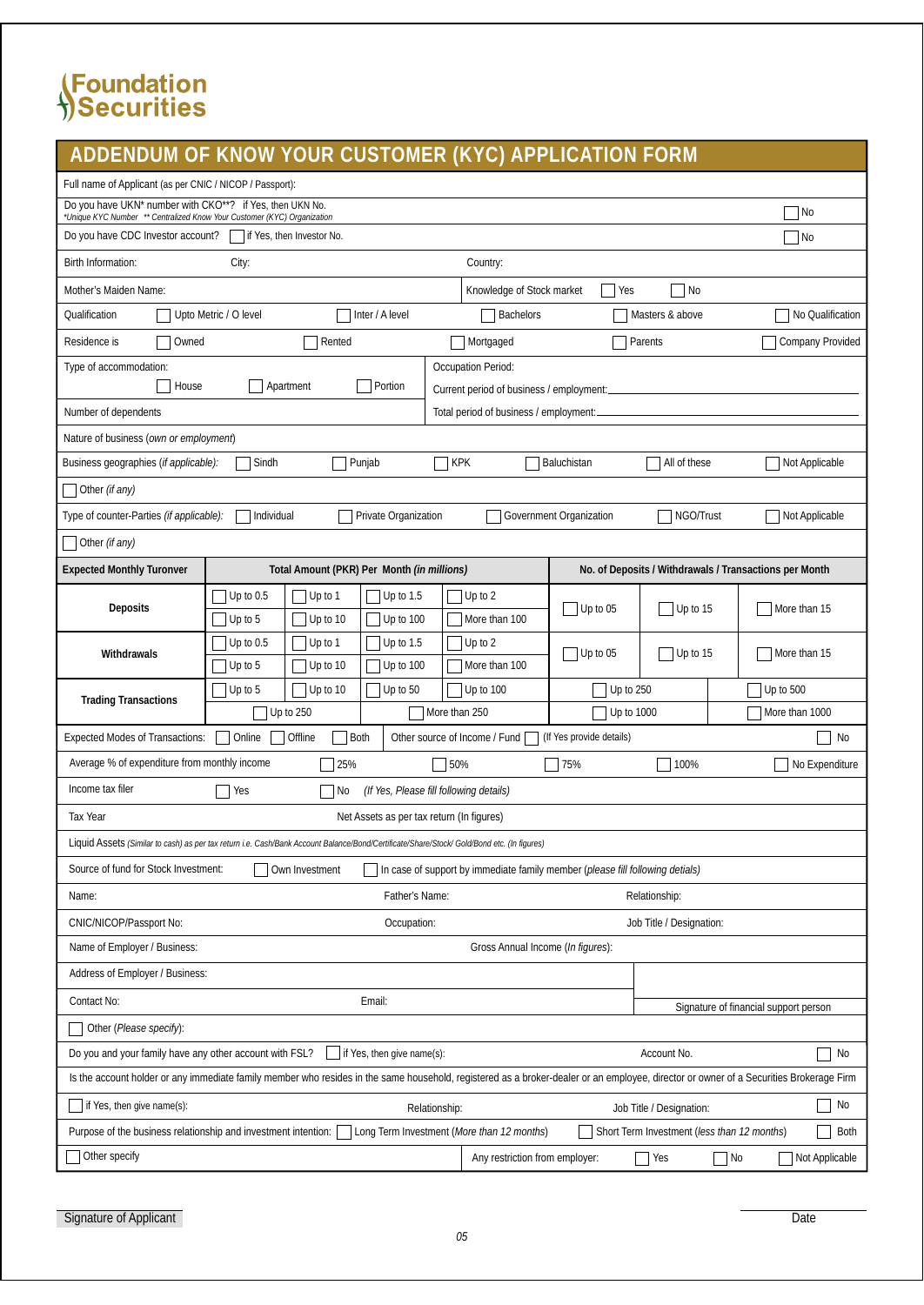|       | FOR INDIVIDUAL INVESTORS:                              |                                                                                                                                                                                                                                                                                                                                                                                                                                                                                                                                                                                                                                                                                                                                                                                                                                                                                                                                   |                                                                                                                                            |  |  |  |  |  |  |  |  |
|-------|--------------------------------------------------------|-----------------------------------------------------------------------------------------------------------------------------------------------------------------------------------------------------------------------------------------------------------------------------------------------------------------------------------------------------------------------------------------------------------------------------------------------------------------------------------------------------------------------------------------------------------------------------------------------------------------------------------------------------------------------------------------------------------------------------------------------------------------------------------------------------------------------------------------------------------------------------------------------------------------------------------|--------------------------------------------------------------------------------------------------------------------------------------------|--|--|--|--|--|--|--|--|
| S.NO. | <b>CUSTOMER TYPE</b>                                   | KYC SUPPORTING DOCUMENTS FOR SOURCE OF INCOME / FUNDS                                                                                                                                                                                                                                                                                                                                                                                                                                                                                                                                                                                                                                                                                                                                                                                                                                                                             |                                                                                                                                            |  |  |  |  |  |  |  |  |
| 1.    | <b>Salaried Person</b>                                 | • Copy of valid CNIC / NICOP issued by NADRA.<br>· Passport; having valid visa on it or another proof of legal stay along with passport (foreign national individuals only).<br>· Latest stamped salary slip, or<br>· Employer's letter (showing remuneration package).<br>• If you are an income tax filer, Income Tax Return with Wealth Statement supporting the investment amount.                                                                                                                                                                                                                                                                                                                                                                                                                                                                                                                                            |                                                                                                                                            |  |  |  |  |  |  |  |  |
| 2.    | <b>Retired Person</b>                                  | • Photocopy of identity document as per Sr. No. 1.<br>· Last pay slip / Pension or Settlement letter (Proceeds received should justify the investment amount).<br>• If you are an income tax filer, Income Tax Return with Wealth Statement supporting the investment amount.                                                                                                                                                                                                                                                                                                                                                                                                                                                                                                                                                                                                                                                     |                                                                                                                                            |  |  |  |  |  |  |  |  |
| 3.    | <b>Business Person</b><br>(Self Employed)              | . Photocopy of identity document as per Sr. No. 1.<br>• Declaration on Business Letter head (showing average/commutative monthly income) along with account opening requisition.<br>• If you are an income tax filer, Income Tax Return with Wealth Statement supporting the investment amount.<br>• Documents (such as contracts, assignments, written receipts, tax deduction certificates etc.) justifying receipt of funds which<br>have been invested or intended to be invested in stocks and also give a brief on last quarter's turn over details specifying<br>source of payments received along with payment receipts / invoices, and in case payments are received in your bank(s) annex<br>the bank statement(s).<br>· Copy of registration certificate for registered concerns, if any.<br>• Copy of certificate or proof of membership of trade bodies etc., where applicable.<br>• NTN Certificate, if applicable. |                                                                                                                                            |  |  |  |  |  |  |  |  |
| 4.    | Housewife /<br>Student                                 | . Photocopy of identity document of account holder and financial supporter as per Sr. No. 1.<br>Student Card.<br>• Financial supporter's declaration letter (As per prescribed format).<br>• Source of Income / Fund documents for financial supporter.<br>• Financial supporter's Tax Return with Wealth Statement supporting the investment amount in case of income tax filer.                                                                                                                                                                                                                                                                                                                                                                                                                                                                                                                                                 |                                                                                                                                            |  |  |  |  |  |  |  |  |
| 5.    | Addition<br>documents to<br>support your<br>investment | <b>Inheritance</b><br>• Succession Certificate, Or<br>· Heirship Certificate, Or<br>• Any other legal document providing the inheritance.                                                                                                                                                                                                                                                                                                                                                                                                                                                                                                                                                                                                                                                                                                                                                                                         |                                                                                                                                            |  |  |  |  |  |  |  |  |
|       |                                                        | <b>Disposal of Assets</b><br>· Sale Deed / Agreement.<br>• Any document proving the sale transaction.<br>· Bank statement showing credit of sale transaction.                                                                                                                                                                                                                                                                                                                                                                                                                                                                                                                                                                                                                                                                                                                                                                     | Gifts<br>• Gift Deed.<br>• Any document proving / justifying the income of transferor.<br>· Bank statement showing credit of gift proceed. |  |  |  |  |  |  |  |  |
|       |                                                        | Interest/dividends<br>· Statement showing interest received and period covered.<br>· Dividend statement from bond holder or stock company.                                                                                                                                                                                                                                                                                                                                                                                                                                                                                                                                                                                                                                                                                                                                                                                        |                                                                                                                                            |  |  |  |  |  |  |  |  |
| 6.    | <b>Land Lord</b>                                       | Agriculture Income<br>• Documents of title and other relevant documents in respect of presently held landed property.<br>• Any other document through which his / her ownership in property can be determined.<br>• If you are an income tax filer, Income Tax Return with Wealth Statement supporting the investment amount.<br>· Documents such as lease deed (if the land is leased to someone else), produce sale contract (if such is available) and/or any<br>other nature of contract or document including cash or crossed cheques received, written receipts etc. explaining source of<br>funds, and in case payments are received in your bank(s) annex the relevant bank statement(s).                                                                                                                                                                                                                                 |                                                                                                                                            |  |  |  |  |  |  |  |  |
|       |                                                        | <b>Rental Income</b><br>• Documents of title and other relevant documents in respect of property given on rent.<br>● Rental Agreement.<br>• Last 06 months bank statement showing receipts of rent if such is received in bank or else rent receipts or any other document<br>showing receipt of rent including copies of cash or crossed cheques if rent is paid through such modes.<br>• If you are an income tax filer, Income Tax Return with Wealth Statement supporting the investment amount.                                                                                                                                                                                                                                                                                                                                                                                                                              |                                                                                                                                            |  |  |  |  |  |  |  |  |

#### **Note:**

**Where the Customer is a Non-Resident or a foreign individual, in addition to the above documents, CNIC / NICOP or Passport duly attested by either notary public or Embassy of Pakistan situated in country where customer resides would be required. The foreign / Non-Resident customer shall also be required to provide bank statement (showing credit entries of the funds that he / she intends to invest through the company).**

**Proof of mailing / permanent address shall be required (In case the address provided is same as in CNIC, no additional document is mandatory. In other cases, any of the documents shall be provided i.e. Utility bills, rental agreement, bank statement, NTN certificate and mobile bill.**

**List of documents mentioned above is not exhaustive, the company reserves the right to waive off any document or ask for all documents simultaneously and may also ask for additional documents if it is not satisfied with the provided documents.**

**Note: Do not pay cash in excess of Rs. 25000/- & all payment instruments must be made in favour of Foundation Securities (Pvt.) Limited only. Third party payment to and from Foundation Securities (Pvt.) Limited is not allowed.**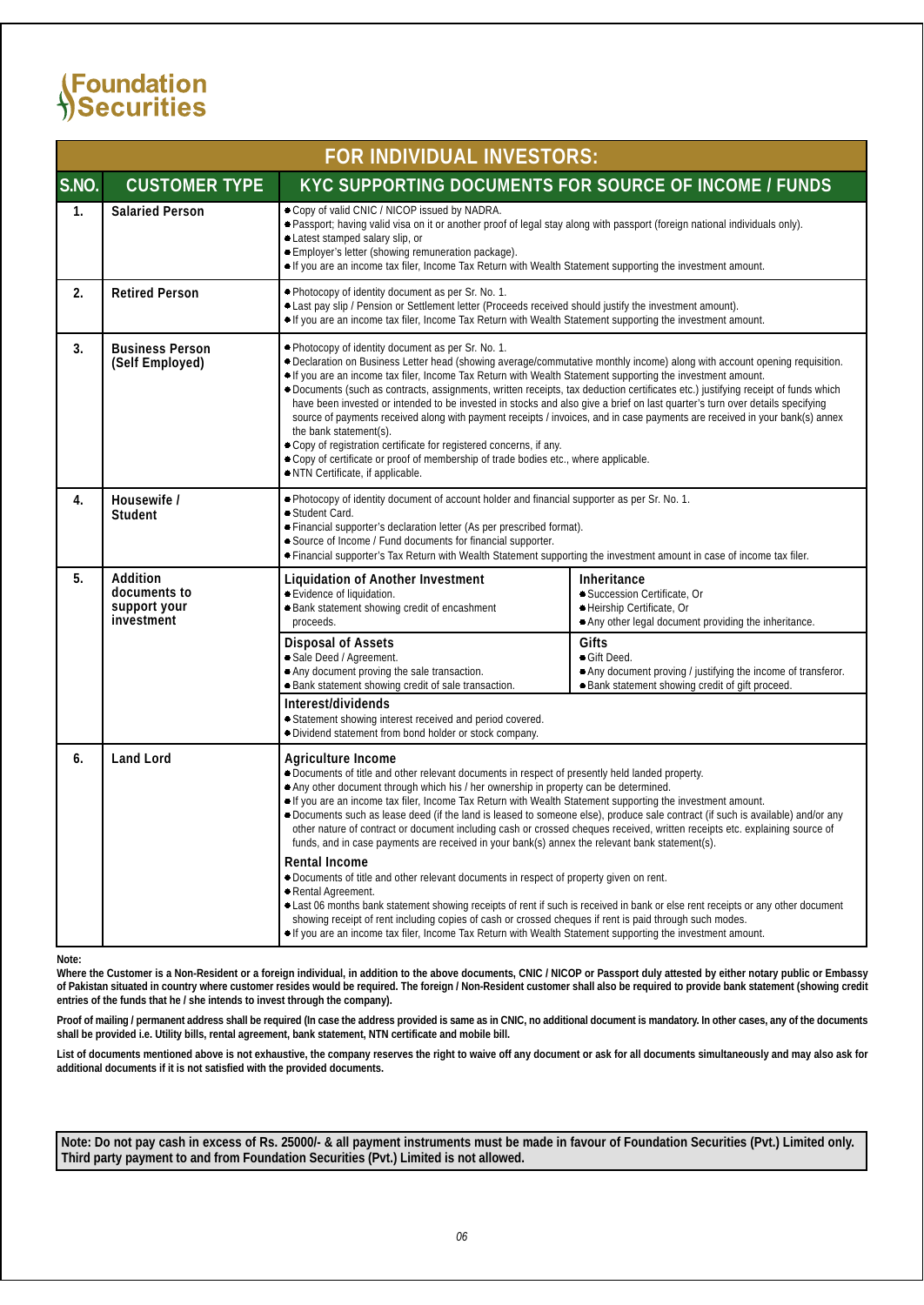

| For official use of the Participant<br><b>TRE Certificate Holder only</b> |                  |  |  |  |  |  |  |  |  |
|---------------------------------------------------------------------------|------------------|--|--|--|--|--|--|--|--|
| Application Form No.                                                      |                  |  |  |  |  |  |  |  |  |
| TRE Certificate No.                                                       | 142              |  |  |  |  |  |  |  |  |
| Securities Broker Registration No.                                        | <b>BRK - 192</b> |  |  |  |  |  |  |  |  |
| <b>CDS</b> Participant ID                                                 |                  |  |  |  |  |  |  |  |  |
| Sub-Account No.                                                           |                  |  |  |  |  |  |  |  |  |
| Trading Account No.<br>(Back-office ID) (if applicable)                   |                  |  |  |  |  |  |  |  |  |
| <b>Investor Account No.</b>                                               |                  |  |  |  |  |  |  |  |  |

### **Foundation Securities (Private) Limited** Ground Floor, Bahria Complex II, MT Khan Road, Karachi

## **CUSTOMER RELATIONSHIP FORM FOR INDIVIDUALS**

*(Please also fill the KYC APPLICATION FORM for Main and Joint Applicants)*

*(Please use BLOCK LETTERS to fill the form)*

| NATURE OF ACCOUNT<br>Single                                                                                                                                                                                                                                                                                                                                                                                                                                                                                                                                                                              | Joint                   |                                           |  |                       |              |   |                 |                       |   |  |  |         |   |  |  |
|----------------------------------------------------------------------------------------------------------------------------------------------------------------------------------------------------------------------------------------------------------------------------------------------------------------------------------------------------------------------------------------------------------------------------------------------------------------------------------------------------------------------------------------------------------------------------------------------------------|-------------------------|-------------------------------------------|--|-----------------------|--------------|---|-----------------|-----------------------|---|--|--|---------|---|--|--|
|                                                                                                                                                                                                                                                                                                                                                                                                                                                                                                                                                                                                          |                         |                                           |  |                       |              |   |                 |                       |   |  |  |         |   |  |  |
| I/We hereby apply for opening of my/our following account with Foundation Securities (Private) Limited                                                                                                                                                                                                                                                                                                                                                                                                                                                                                                   |                         |                                           |  |                       |              |   |                 |                       |   |  |  |         |   |  |  |
| [Please tick (v) relevant box only]                                                                                                                                                                                                                                                                                                                                                                                                                                                                                                                                                                      |                         |                                           |  |                       |              |   |                 |                       |   |  |  |         |   |  |  |
| Trading & Sub-Account [Opening of Account with Securities Broker for trading, custody and settlement]<br>1.<br>2.                                                                                                                                                                                                                                                                                                                                                                                                                                                                                        |                         |                                           |  |                       |              |   |                 |                       |   |  |  |         |   |  |  |
| <b>Investor Account with CDC</b><br>3.<br>Sub-Account with Participant                                                                                                                                                                                                                                                                                                                                                                                                                                                                                                                                   |                         |                                           |  |                       |              |   |                 |                       |   |  |  |         |   |  |  |
| Trading Account [Opening of Account with a Securities Broker for trading purpose only]<br>4.                                                                                                                                                                                                                                                                                                                                                                                                                                                                                                             |                         |                                           |  |                       |              |   |                 |                       |   |  |  |         |   |  |  |
| Note: In case applicant chooses option # 4 above, then he/she shall choose any of the following:                                                                                                                                                                                                                                                                                                                                                                                                                                                                                                         |                         |                                           |  |                       |              |   |                 |                       |   |  |  |         |   |  |  |
| Subscribe to Direct Settlement Services (DSS) with CDC<br>Subscribe to National Custodial Services (NCS) with NCCPL<br>Others (please specify e.g. CCM/NBCM)                                                                                                                                                                                                                                                                                                                                                                                                                                             |                         |                                           |  |                       |              |   |                 |                       |   |  |  |         |   |  |  |
| <b>REGISTRATION (AND OTHER) DETAILS OF MAIN APPLICANT</b><br>(The information should be same as provided in the KYC Application Form)                                                                                                                                                                                                                                                                                                                                                                                                                                                                    |                         |                                           |  |                       |              |   |                 |                       |   |  |  |         |   |  |  |
| 1. Full name of Applicant (as per CNIC/SNIC/NICOP/ARC/POC/Passport) MR. / MRS. / MS.                                                                                                                                                                                                                                                                                                                                                                                                                                                                                                                     |                         |                                           |  |                       |              |   |                 |                       |   |  |  |         |   |  |  |
| UKN No.                                                                                                                                                                                                                                                                                                                                                                                                                                                                                                                                                                                                  |                         |                                           |  |                       |              |   |                 |                       |   |  |  |         |   |  |  |
| <b>NICOP</b><br>2. CNIC<br><b>SNIC</b>                                                                                                                                                                                                                                                                                                                                                                                                                                                                                                                                                                   |                         |                                           |  |                       |              |   |                 |                       |   |  |  |         |   |  |  |
| POC<br>Passport No.<br>ARC<br>[Please tick (<) the appropriate box]                                                                                                                                                                                                                                                                                                                                                                                                                                                                                                                                      |                         |                                           |  |                       |              |   |                 |                       |   |  |  |         |   |  |  |
| 3. Details of Contact Person: [Note: Contact Person shall not be the person other than the Main Applicant, any one of the Joint Applicants or their Attorney. However, Attorney shall not<br>be a Participant / TRE Certificate Holder or its Director or Representative. Where Contact Person is the Main Applicant or any of the Joint Applicants, please tick $(\checkmark)$ the appropriate box<br>(a) below and use the contact details of such Contact Person as provided in the KYC Application Form for CDS. Where Contact Person is an Attorney, please provide details in (a) to (i)<br>belowl |                         |                                           |  |                       |              |   |                 |                       |   |  |  |         |   |  |  |
| (a) Contact Person:<br>Main Applicant                                                                                                                                                                                                                                                                                                                                                                                                                                                                                                                                                                    | Joint Applicant No. 1   |                                           |  | Joint Applicant No. 2 |              |   |                 | Joint Applicant No. 3 |   |  |  | Attomey |   |  |  |
| (b) Attorney Name: MR. / MRS. / MS.                                                                                                                                                                                                                                                                                                                                                                                                                                                                                                                                                                      |                         |                                           |  |                       |              |   |                 |                       |   |  |  |         |   |  |  |
| (c) Mailing Address:                                                                                                                                                                                                                                                                                                                                                                                                                                                                                                                                                                                     |                         |                                           |  |                       |              |   |                 |                       |   |  |  |         |   |  |  |
| (d) CNIC<br><b>SNIC</b><br>NICOP                                                                                                                                                                                                                                                                                                                                                                                                                                                                                                                                                                         |                         |                                           |  |                       |              |   |                 |                       |   |  |  |         |   |  |  |
| POC<br>ARC<br>[Please tick (< ) the appropriate box]                                                                                                                                                                                                                                                                                                                                                                                                                                                                                                                                                     |                         |                                           |  |                       |              |   |                 |                       |   |  |  |         |   |  |  |
| (e) Expiry date of CNIC/SNIC/NICOP/ARC/POC:                                                                                                                                                                                                                                                                                                                                                                                                                                                                                                                                                              |                         |                                           |  |                       | $\mathbb{D}$ | D |                 | M                     | M |  |  |         | Y |  |  |
| (f) Passport details:                                                                                                                                                                                                                                                                                                                                                                                                                                                                                                                                                                                    | <b>Passport Number:</b> |                                           |  |                       |              |   | Place of Issue: |                       |   |  |  |         |   |  |  |
| (for a Foreigner)                                                                                                                                                                                                                                                                                                                                                                                                                                                                                                                                                                                        | Date of Issue:          |                                           |  |                       |              |   | Date of Expiry: |                       |   |  |  |         |   |  |  |
| (g) Contact No:<br>• Land Line No. (optional)<br>• Local Mobile No.(*)                                                                                                                                                                                                                                                                                                                                                                                                                                                                                                                                   |                         | (h) Fax: (optional)<br>$(i)$ Email: $(*)$ |  |                       |              |   |                 |                       |   |  |  |         |   |  |  |
| Where the Contact Person is resident, local mobile number shall be provided for the purpose of subscription to SMS as a mandatory requirement. Where the Contact Person is a Non-Resident,<br>email address shall be provided for eAlert / eStatement from CDC as a mandatory requirement. In case the Contact Person is an Attomey, the Attorney shall receive such services. This<br>information will also be used where any other service is subscribed under the CDC access.                                                                                                                         |                         |                                           |  |                       |              |   |                 |                       |   |  |  |         |   |  |  |

**4.** Permanent Address: (The address should be of the Main Applicant) *(Please use the details as provided in the KYC Application Form* and enter the same in the *CDS)*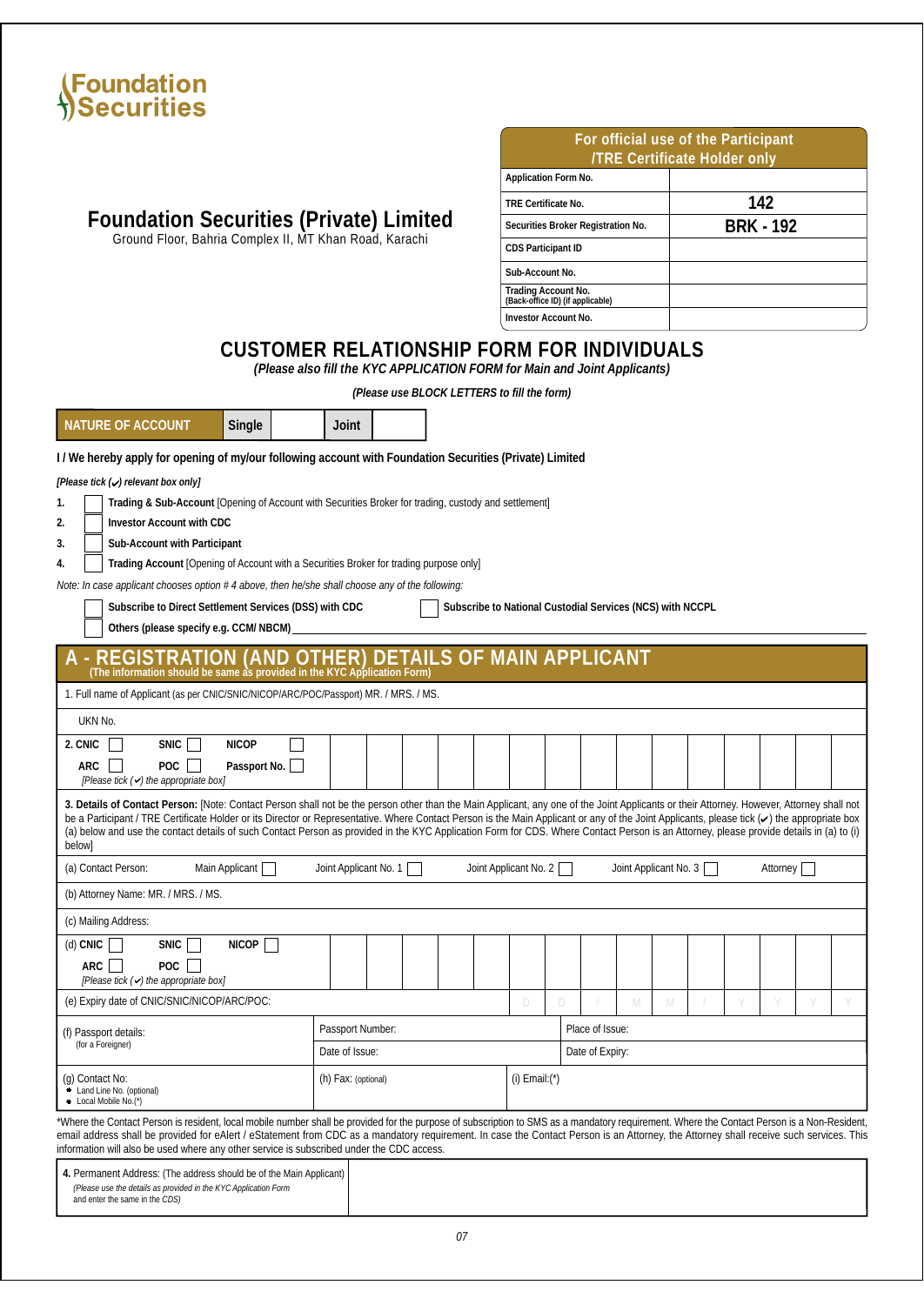| B - REGISTRATION (AND OTHER) DETAILS OF THE JOINT APPLICANT(S)<br>(The information should be same as provided in the KYC Application Form. Complete details of Joint Holders shall be fetched from the Central Portal / KIS) |                                                              |                             |                                                  |  |  |  |  |  |  |  |  |
|------------------------------------------------------------------------------------------------------------------------------------------------------------------------------------------------------------------------------|--------------------------------------------------------------|-----------------------------|--------------------------------------------------|--|--|--|--|--|--|--|--|
|                                                                                                                                                                                                                              | <b>JOINT APPLICANT NO. 1</b>                                 |                             |                                                  |  |  |  |  |  |  |  |  |
| 1. Full name of Applicant (as per CNIC/SNIC/NICOP/ARC/POC/Passport) MR. / MRS. / MS.                                                                                                                                         |                                                              |                             |                                                  |  |  |  |  |  |  |  |  |
| UKN No.                                                                                                                                                                                                                      |                                                              |                             |                                                  |  |  |  |  |  |  |  |  |
| 2. CNIC<br><b>SNIC</b><br><b>NICOP</b><br>$\mathbf{I}$<br>POC $\Box$<br>ARC<br>Passport No.<br>[Please tick (<) the appropriate box]                                                                                         |                                                              |                             |                                                  |  |  |  |  |  |  |  |  |
|                                                                                                                                                                                                                              | <b>JOINT APPLICANT NO. 2</b>                                 |                             |                                                  |  |  |  |  |  |  |  |  |
| 1. Full name of Applicant (as per CNIC/SNIC/NICOP/ARC/POC/Passport) MR. / MRS. / MS.                                                                                                                                         |                                                              |                             |                                                  |  |  |  |  |  |  |  |  |
| UKN No.                                                                                                                                                                                                                      |                                                              |                             |                                                  |  |  |  |  |  |  |  |  |
| 2. CNIC<br>SNIC  <br><b>NICOP</b><br><b>POC</b><br>ARC<br>Passport No.<br>[Please tick (+) the appropriate box]                                                                                                              |                                                              |                             |                                                  |  |  |  |  |  |  |  |  |
|                                                                                                                                                                                                                              | <b>JOINT APPLICANT NO. 3</b>                                 |                             |                                                  |  |  |  |  |  |  |  |  |
| 1. Full name of Applicant (as per CNIC/SNIC/NICOP/ARC/POC/Passport) MR. / MRS. / MS.                                                                                                                                         |                                                              |                             |                                                  |  |  |  |  |  |  |  |  |
| UKN No.                                                                                                                                                                                                                      |                                                              |                             |                                                  |  |  |  |  |  |  |  |  |
| 2. CNIC<br><b>SNIC</b><br><b>NICOP</b><br><b>POC</b><br>ARC<br>Passport No.<br>[Please tick (<) the appropriate box]                                                                                                         |                                                              |                             |                                                  |  |  |  |  |  |  |  |  |
|                                                                                                                                                                                                                              |                                                              |                             |                                                  |  |  |  |  |  |  |  |  |
| C - OTHER ACCOUNT LEVEL INFORMATION                                                                                                                                                                                          |                                                              |                             |                                                  |  |  |  |  |  |  |  |  |
| 1. Bank Details: (The bank account information of the Main Applicant as provided in the KYC application form shall be used.).                                                                                                |                                                              |                             |                                                  |  |  |  |  |  |  |  |  |
|                                                                                                                                                                                                                              |                                                              |                             |                                                  |  |  |  |  |  |  |  |  |
| 2. Residential Status: (The Resident Status of the Main Applicant as provided in the KYC Application Form shall be used.).                                                                                                   |                                                              |                             |                                                  |  |  |  |  |  |  |  |  |
|                                                                                                                                                                                                                              |                                                              |                             |                                                  |  |  |  |  |  |  |  |  |
| 3. Basis of Remittance /Please tick (<) the appropriate box/                                                                                                                                                                 |                                                              | Repatriable                 | Non-Repatriable                                  |  |  |  |  |  |  |  |  |
| <b>Non-Resident Pakistani</b>                                                                                                                                                                                                |                                                              |                             |                                                  |  |  |  |  |  |  |  |  |
|                                                                                                                                                                                                                              |                                                              |                             |                                                  |  |  |  |  |  |  |  |  |
| Foreigner / Pakistani Origin                                                                                                                                                                                                 |                                                              |                             |                                                  |  |  |  |  |  |  |  |  |
| 4. Zakat Status:                                                                                                                                                                                                             |                                                              |                             | [Please tick $(\checkmark)$ the appropriate box] |  |  |  |  |  |  |  |  |
|                                                                                                                                                                                                                              |                                                              |                             |                                                  |  |  |  |  |  |  |  |  |
| [If, according to the Figh of the Applicant(s), Zakat is not deductible, then relevant Declaration                                                                                                                           |                                                              | Muslim Zakat deductible     |                                                  |  |  |  |  |  |  |  |  |
| on prescribed format shall be submitted by all the Applicant(s) with the concerned Participant<br>/TREC Holder/Investor Account Holder/.<br>Non-Muslims shall submit an affidavit.                                           |                                                              | Muslim Zakat non-deductible |                                                  |  |  |  |  |  |  |  |  |
|                                                                                                                                                                                                                              |                                                              | Not Applicable              |                                                  |  |  |  |  |  |  |  |  |
| 5. Particulars of Nominee                                                                                                                                                                                                    | (a) Name of Nominee:                                         |                             |                                                  |  |  |  |  |  |  |  |  |
| (Optional but if desired, nomination should                                                                                                                                                                                  |                                                              |                             |                                                  |  |  |  |  |  |  |  |  |
| only be made in case of sole individual and<br>not joint account)                                                                                                                                                            |                                                              | <b>Spouse</b>               | Father<br>Mother                                 |  |  |  |  |  |  |  |  |
|                                                                                                                                                                                                                              | (b) Relationship with Main Applicant:                        | <b>Brother</b>              | <b>Sister</b><br>Son                             |  |  |  |  |  |  |  |  |
| [Nomination may be made in terms of<br>requirements of Section 79 of the Companies                                                                                                                                           | [Please tick (a) the appropriate box]                        |                             |                                                  |  |  |  |  |  |  |  |  |
| Act, 2017, which inter alia requires that person<br>nominated as aforesaid shall not be a person<br>other than the following relatives of the<br>Investor Account Holder / Sub- Account                                      | <b>SNIC</b><br><b>NICOP</b><br>(c) CNIC<br>ARC<br><b>POC</b> | Daughter                    |                                                  |  |  |  |  |  |  |  |  |
| Holder, namely: a spouse, father, mother,<br>brother, sister and son or daughter.                                                                                                                                            | [Please tick (<) the appropriate box]                        |                             |                                                  |  |  |  |  |  |  |  |  |
|                                                                                                                                                                                                                              | (d) Expiry date of CNIC / SNIC/ NICOP / ARC / POC:           |                             |                                                  |  |  |  |  |  |  |  |  |
|                                                                                                                                                                                                                              |                                                              | Passport Number:            |                                                  |  |  |  |  |  |  |  |  |
|                                                                                                                                                                                                                              | (e) Passport details:                                        | Place of Issue:             |                                                  |  |  |  |  |  |  |  |  |
|                                                                                                                                                                                                                              | (In case of a foreigner or a Pakistani origin)               | Date of Issue:              |                                                  |  |  |  |  |  |  |  |  |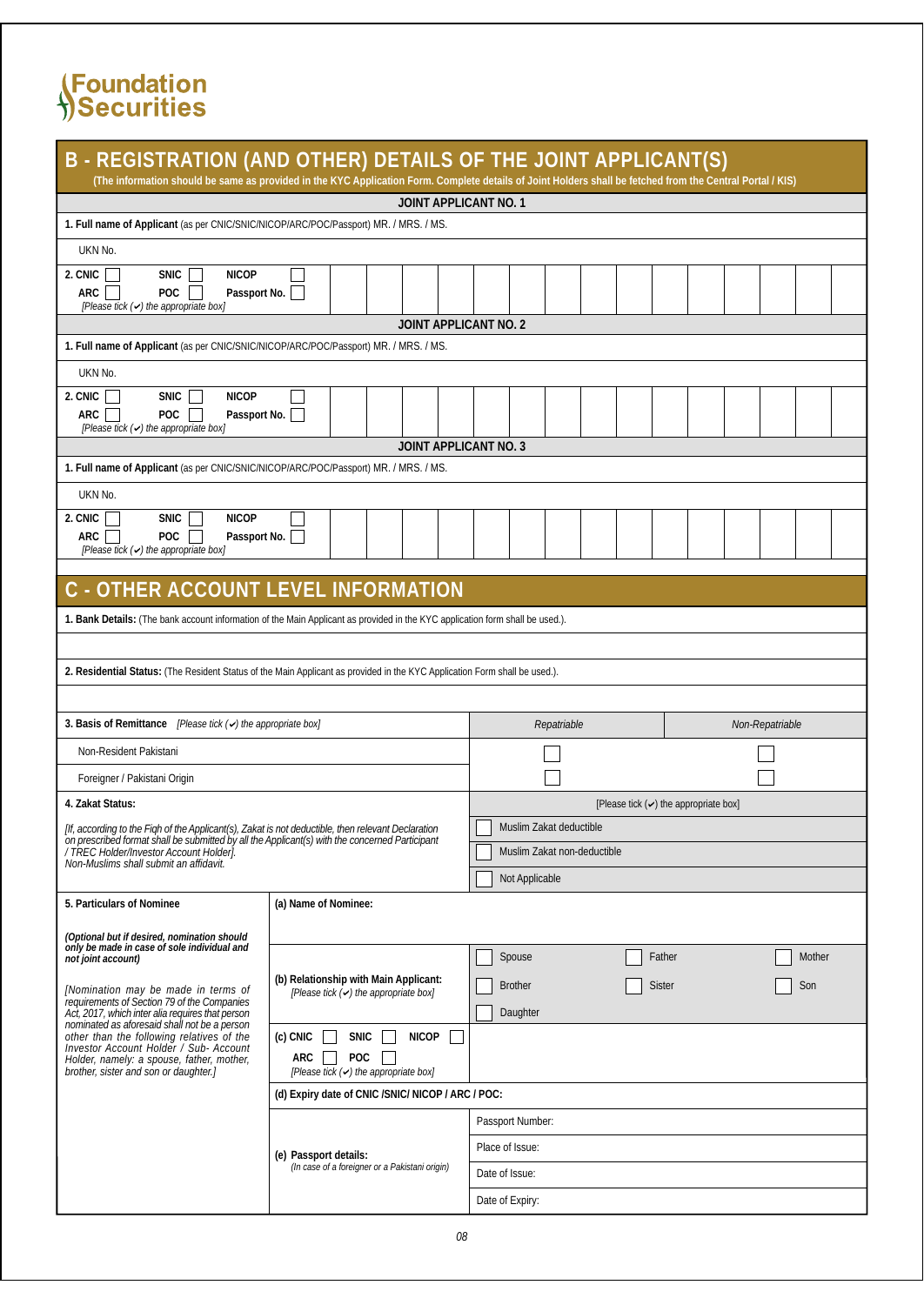**3. Trading Account Operating Instructions:**

*[Please tick ( ) the appropriate box]*

| CDC ACCESS<br>CDC provides FREE OF COST services under CDC access whereby Sub-account holders/Investor Account holders can have real time access to their                                                                                                                                                                                                                                                                                                                                                                                                                                                        |     |                                                                         |   |     |                            |  |  |  |  |  |
|------------------------------------------------------------------------------------------------------------------------------------------------------------------------------------------------------------------------------------------------------------------------------------------------------------------------------------------------------------------------------------------------------------------------------------------------------------------------------------------------------------------------------------------------------------------------------------------------------------------|-----|-------------------------------------------------------------------------|---|-----|----------------------------|--|--|--|--|--|
| account related information.                                                                                                                                                                                                                                                                                                                                                                                                                                                                                                                                                                                     |     |                                                                         |   |     |                            |  |  |  |  |  |
| 1. Do you wish to subscribe to free of cost IVR / Web Service? <i>[Please tick <math>(\prime)</math>] the appropriate box]</i>                                                                                                                                                                                                                                                                                                                                                                                                                                                                                   |     |                                                                         |   | Yes | No                         |  |  |  |  |  |
| 2. If you are subscribing to IVR and Web Service,<br>please provide following details of your Contact Person:                                                                                                                                                                                                                                                                                                                                                                                                                                                                                                    |     |                                                                         |   |     |                            |  |  |  |  |  |
| (a) Date of Birth                                                                                                                                                                                                                                                                                                                                                                                                                                                                                                                                                                                                |     | D<br>D<br>M                                                             | M |     |                            |  |  |  |  |  |
| (b) Mother's Maiden Name:                                                                                                                                                                                                                                                                                                                                                                                                                                                                                                                                                                                        |     |                                                                         |   |     |                            |  |  |  |  |  |
| AUTHORIZATION UNDER SECTIONS 12 AND 24 OF THE CDC ACT EXCLUSIVELY FOR SETTLEMENT<br>OF UNDERLYING TRADES, PLEDGE AND RECOVERY OF PAYMENTS, CHARGES AND LOSSES (FOR<br><b>SUB-ACCOUNT ONLY)</b>                                                                                                                                                                                                                                                                                                                                                                                                                   |     |                                                                         |   |     |                            |  |  |  |  |  |
| I/we the undersigned, hereby give my/our express authority to the Participant under Section 12 and Section 24 of the Central Depositories Act, 1997 to handle Book-entry<br>Securities beneficially owned by me/us and entered in my/our Sub-Account maintained with the Participant for securities transactions that are exclusively meant for the following<br>purposes:                                                                                                                                                                                                                                       |     |                                                                         |   |     |                            |  |  |  |  |  |
| For the settlement of any underlying market transactions (trades) including off market transactions made by me/us from time to time;<br>a.                                                                                                                                                                                                                                                                                                                                                                                                                                                                       |     |                                                                         |   |     |                            |  |  |  |  |  |
| For pledge securities transactions with the Clearing House relating to any of my/our underlying market transactions (trades) to be settled through the Clearing House<br>b.<br>from time to time;                                                                                                                                                                                                                                                                                                                                                                                                                |     |                                                                         |   |     |                            |  |  |  |  |  |
| For the recovery of payment against any underlying market purchase transactions made by me/us from time to time;<br>c.                                                                                                                                                                                                                                                                                                                                                                                                                                                                                           |     |                                                                         |   |     |                            |  |  |  |  |  |
| Movement by me/us from time to time of my/our Book-entry Securities from my/our Sub-Account under the Main Account under the control of the Participant to my/our<br>d.<br>Sub-Account under another Main Account under the control of the Participant or to my/our Sub-Account under any Main Account which is under the control of another<br>Participant or to my/our Investor Account;                                                                                                                                                                                                                       |     |                                                                         |   |     |                            |  |  |  |  |  |
| Securities transactions which has been made by way of a gift of Securities by me/us to my/our Family Members or other persons in accordance with the CDC Regulations<br>e.<br>from time to time;                                                                                                                                                                                                                                                                                                                                                                                                                 |     |                                                                         |   |     |                            |  |  |  |  |  |
| For the recovery of any charges or losses against any or all of the above transactions carried out by me/ us or services availed; and/or<br>f.                                                                                                                                                                                                                                                                                                                                                                                                                                                                   |     |                                                                         |   |     |                            |  |  |  |  |  |
| Delivery Transaction made by me/us for any other purposes as prescribed by the Commission from time to time.<br>g.                                                                                                                                                                                                                                                                                                                                                                                                                                                                                               |     |                                                                         |   |     |                            |  |  |  |  |  |
| Specific authority on each occasion shall be given by me/us to the Participant for handling of Book-entry Securities beneficially owned by me/us for all other purposes as permitted<br>under the applicable laws and regulations.                                                                                                                                                                                                                                                                                                                                                                               |     |                                                                         |   |     |                            |  |  |  |  |  |
| Note: Please note that above shall serve as a standing authorization to the Participant for handling of Book-entry Securities owned by the undersigned Sub-Account Holder(s)<br>and entered in his/her/their Sub-Account maintained with the Participant. Handling of Book-entry Securities for all other purposes should however require specific authority in<br>writing from the undersigned Sub-Account Holder(s) in favour of the Participant. For handling of Book-entry Securities worth Rs. 500,000- and above, the above mentioned<br>specific authority shall be obtained on non-judicial stamp paper. |     |                                                                         |   |     |                            |  |  |  |  |  |
| OPERATING INSTRUCTIONS                                                                                                                                                                                                                                                                                                                                                                                                                                                                                                                                                                                           |     |                                                                         |   |     |                            |  |  |  |  |  |
| 1. Signatory (ies) to give instruction to the Participant / TREC                                                                                                                                                                                                                                                                                                                                                                                                                                                                                                                                                 |     | Names of Signatory(ies)                                                 |   |     | <b>Specimen Signatures</b> |  |  |  |  |  |
| Holder pertaining to the operations of the Investor Account<br>/ Sub-Account / Trading Account.                                                                                                                                                                                                                                                                                                                                                                                                                                                                                                                  | (a) |                                                                         |   |     |                            |  |  |  |  |  |
| (Please specify Investor account, sub- account and trading account                                                                                                                                                                                                                                                                                                                                                                                                                                                                                                                                               | (b) |                                                                         |   |     |                            |  |  |  |  |  |
| operating instructions in the relevant column along with names<br>and specimen signatures of authorised signatories)                                                                                                                                                                                                                                                                                                                                                                                                                                                                                             | (c) |                                                                         |   |     |                            |  |  |  |  |  |
|                                                                                                                                                                                                                                                                                                                                                                                                                                                                                                                                                                                                                  | (d) |                                                                         |   |     |                            |  |  |  |  |  |
|                                                                                                                                                                                                                                                                                                                                                                                                                                                                                                                                                                                                                  |     | <b>Singly (Either or Survivor)</b>                                      |   |     |                            |  |  |  |  |  |
| 2. Investor Account/Sub-Account Operating Instructions<br>in writing:<br>[Please tick (v) the appropriate box]                                                                                                                                                                                                                                                                                                                                                                                                                                                                                                   |     | Jointly any<br>(Please mention the relevant numbers of the signatories) |   |     |                            |  |  |  |  |  |
|                                                                                                                                                                                                                                                                                                                                                                                                                                                                                                                                                                                                                  |     | Attorney                                                                |   |     |                            |  |  |  |  |  |
|                                                                                                                                                                                                                                                                                                                                                                                                                                                                                                                                                                                                                  |     | Singly                                                                  |   |     |                            |  |  |  |  |  |

Attorney

 $\overline{\phantom{0}}$  $\perp$  $\Box$  Jointly [any] *(Please mention the relevant numbers of the signatories)*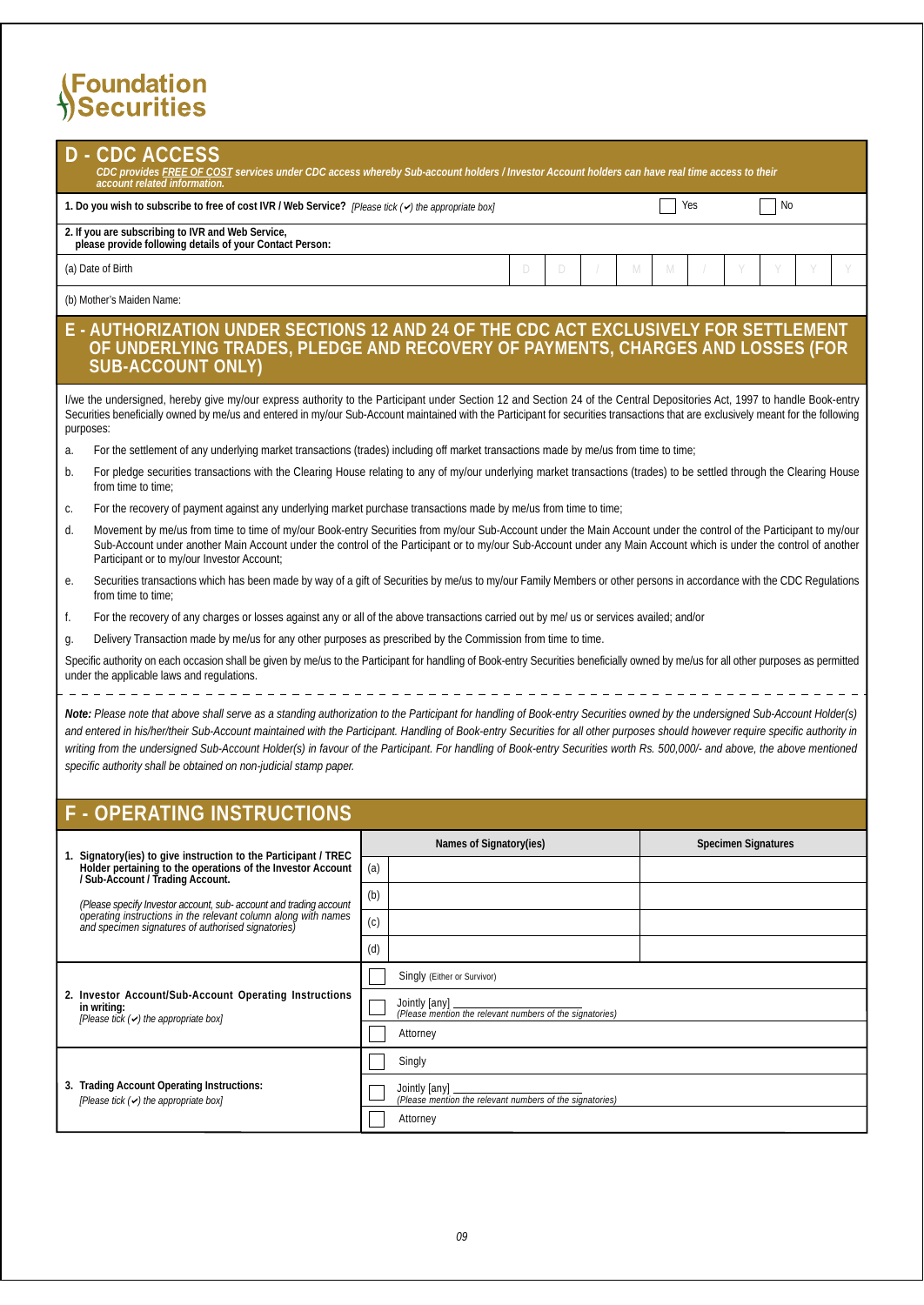| <b>G - SIGNATURES</b>                                                                                                                                                                                                                                                                                                                                                                                                                                                                                                                                                                                                                                                                                                                                |                                               |            |  |  |  |
|------------------------------------------------------------------------------------------------------------------------------------------------------------------------------------------------------------------------------------------------------------------------------------------------------------------------------------------------------------------------------------------------------------------------------------------------------------------------------------------------------------------------------------------------------------------------------------------------------------------------------------------------------------------------------------------------------------------------------------------------------|-----------------------------------------------|------------|--|--|--|
| Name of Applicant:                                                                                                                                                                                                                                                                                                                                                                                                                                                                                                                                                                                                                                                                                                                                   | Date:                                         | Signature: |  |  |  |
|                                                                                                                                                                                                                                                                                                                                                                                                                                                                                                                                                                                                                                                                                                                                                      | Place:                                        |            |  |  |  |
| Name of Joint Applicant No 1:                                                                                                                                                                                                                                                                                                                                                                                                                                                                                                                                                                                                                                                                                                                        | Date:                                         | Signature: |  |  |  |
|                                                                                                                                                                                                                                                                                                                                                                                                                                                                                                                                                                                                                                                                                                                                                      | Place:                                        |            |  |  |  |
| Name of Joint Applicant No 2:                                                                                                                                                                                                                                                                                                                                                                                                                                                                                                                                                                                                                                                                                                                        | Date:                                         | Signature: |  |  |  |
|                                                                                                                                                                                                                                                                                                                                                                                                                                                                                                                                                                                                                                                                                                                                                      | Place:                                        |            |  |  |  |
| Name of Joint Applicant No 3:                                                                                                                                                                                                                                                                                                                                                                                                                                                                                                                                                                                                                                                                                                                        | Date:                                         | Signature: |  |  |  |
| I/we hereby agree to admit the Applicant(s) as the Investor Account Holder(s) / Sub-Account Holder(s) in terms of the enclosed Terms and Conditions as amended from time to time and                                                                                                                                                                                                                                                                                                                                                                                                                                                                                                                                                                 | Place:                                        |            |  |  |  |
| shall abide by the same in respect of opening, maintenance and operation of such Investor Account / Sub-Account.                                                                                                                                                                                                                                                                                                                                                                                                                                                                                                                                                                                                                                     |                                               |            |  |  |  |
| Name of Participant/TREC Holder:<br><b>Foundation Securities (Private) Limited</b>                                                                                                                                                                                                                                                                                                                                                                                                                                                                                                                                                                                                                                                                   | Participant's/TREC Holder's Seal & Signature: |            |  |  |  |
|                                                                                                                                                                                                                                                                                                                                                                                                                                                                                                                                                                                                                                                                                                                                                      | Date:                                         |            |  |  |  |
| <b>WITNESSES</b>                                                                                                                                                                                                                                                                                                                                                                                                                                                                                                                                                                                                                                                                                                                                     |                                               |            |  |  |  |
| 1. Name:                                                                                                                                                                                                                                                                                                                                                                                                                                                                                                                                                                                                                                                                                                                                             | Signature:                                    |            |  |  |  |
| CNIC No.                                                                                                                                                                                                                                                                                                                                                                                                                                                                                                                                                                                                                                                                                                                                             |                                               |            |  |  |  |
| 2. Name:                                                                                                                                                                                                                                                                                                                                                                                                                                                                                                                                                                                                                                                                                                                                             | Signature:                                    |            |  |  |  |
| CNIC No.<br>$\overline{\phantom{0}}$                                                                                                                                                                                                                                                                                                                                                                                                                                                                                                                                                                                                                                                                                                                 |                                               |            |  |  |  |
| Enclosures*<br>1- Copy of valid CNIC/SNIC/NICOP/ARC/POC/Passport of the Applicants / Joint Applicants / nominee(s) and Attorney (as the case may be).<br>2- Copy of Power of Attorney (if applicable), duly attested by notary public (suggested format as Annexure - A).<br>3- Copy of Zakat Declaration of the Applicant and the Joint Applicant (if applicable). In case of Non-Muslim, an affidavit shall be submitted.<br>4- Terms & Conditions of relevant service provider, as applicable.<br>5- Specimen Signature Card (for Investor Account holder(s) only).<br>* Note: Non-Resident/ foreigners shall submit the documents duly attested by either notary public or Consul General of Pakistan having jurisdiction over the Applicant(s). |                                               |            |  |  |  |
| H - FOR THE USE OF FOUNDATION SECURITIES (PRIVATE) LIMITED ONLY                                                                                                                                                                                                                                                                                                                                                                                                                                                                                                                                                                                                                                                                                      |                                               |            |  |  |  |
| Particulars of Customer Relationship Form verified by :                                                                                                                                                                                                                                                                                                                                                                                                                                                                                                                                                                                                                                                                                              |                                               |            |  |  |  |
|                                                                                                                                                                                                                                                                                                                                                                                                                                                                                                                                                                                                                                                                                                                                                      | Signature: (Authorized signatory)/Stamp       |            |  |  |  |
| <b>REJECTED</b><br>Application:<br><b>APPROVED</b>                                                                                                                                                                                                                                                                                                                                                                                                                                                                                                                                                                                                                                                                                                   | Date:                                         |            |  |  |  |
| Investor Account/Sub-Account No. issued:                                                                                                                                                                                                                                                                                                                                                                                                                                                                                                                                                                                                                                                                                                             |                                               |            |  |  |  |
| Investor Account/Sub-Account /Trading Account opened by:                                                                                                                                                                                                                                                                                                                                                                                                                                                                                                                                                                                                                                                                                             |                                               |            |  |  |  |
| Saved by:                                                                                                                                                                                                                                                                                                                                                                                                                                                                                                                                                                                                                                                                                                                                            | Posted by:                                    |            |  |  |  |
| Signature:                                                                                                                                                                                                                                                                                                                                                                                                                                                                                                                                                                                                                                                                                                                                           | Signature:                                    |            |  |  |  |
| Date:                                                                                                                                                                                                                                                                                                                                                                                                                                                                                                                                                                                                                                                                                                                                                | Date:                                         |            |  |  |  |
| Remarks (if any):                                                                                                                                                                                                                                                                                                                                                                                                                                                                                                                                                                                                                                                                                                                                    |                                               |            |  |  |  |
| <b>ACKNOWLEDGEMENT RECEIPT</b>                                                                                                                                                                                                                                                                                                                                                                                                                                                                                                                                                                                                                                                                                                                       |                                               |            |  |  |  |
| <b>Application No:</b>                                                                                                                                                                                                                                                                                                                                                                                                                                                                                                                                                                                                                                                                                                                               | Date of receipt:                              |            |  |  |  |
| I/We hereby confirm and acknowledge the receipt of duly filled and signed Customer Relationship Form from the following Applicant:                                                                                                                                                                                                                                                                                                                                                                                                                                                                                                                                                                                                                   |                                               |            |  |  |  |
| [Insert Name of Applicant(s)]                                                                                                                                                                                                                                                                                                                                                                                                                                                                                                                                                                                                                                                                                                                        | Participant's / TREC Holder Seal & Signature: |            |  |  |  |
| 1.                                                                                                                                                                                                                                                                                                                                                                                                                                                                                                                                                                                                                                                                                                                                                   |                                               |            |  |  |  |
| 2.                                                                                                                                                                                                                                                                                                                                                                                                                                                                                                                                                                                                                                                                                                                                                   |                                               |            |  |  |  |
| 3.                                                                                                                                                                                                                                                                                                                                                                                                                                                                                                                                                                                                                                                                                                                                                   |                                               |            |  |  |  |
| 4.                                                                                                                                                                                                                                                                                                                                                                                                                                                                                                                                                                                                                                                                                                                                                   |                                               |            |  |  |  |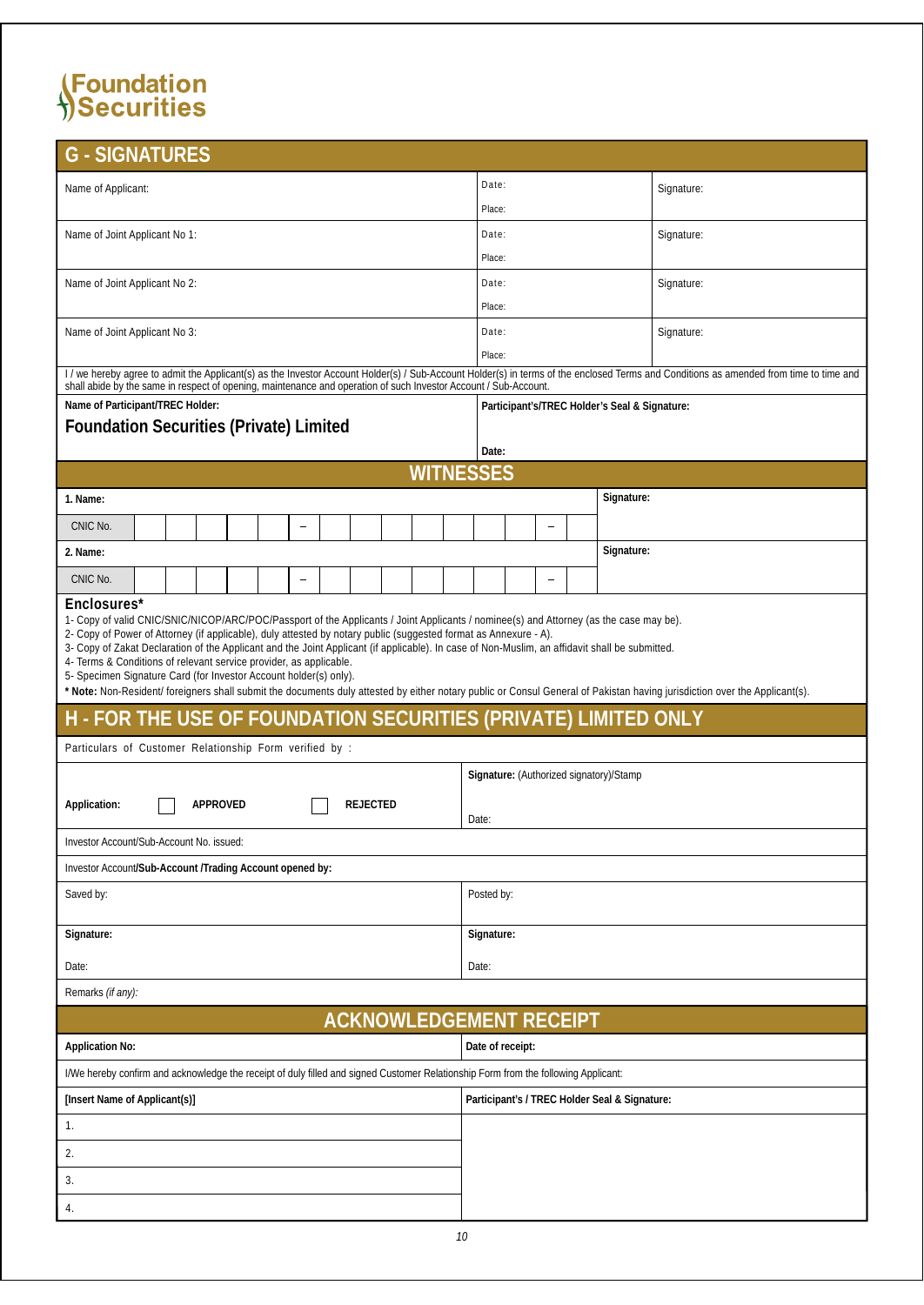## **SFoundation** Securities

### **TERMS AND CONDITIONS**

**Please read and understand the Terms and Conditions, attached herewith as Annexure A, before signing and executing this form.**

### **DECLARATION & UNDERTAKING**

I/We, the undersigned Applicant(s), hereby declare/undertake that:

a) I/We am/are not minor(s);

- b) I/We am/are of sound mind;
- c) I/We have not applied to be adjudicated as an insolvent and that I/We have not suspended payment to any financial institution and that I/We have not compounded with my/our creditors;
- d) I/We am/are not an undischarged insolvent;
- e) I/We confirm and acknowledge that I/We have received the Terms and Conditions, duly stamped, dated, and signed by the Compliance Officer of Securities Broker/Participant, as an annexure to this Form at the time of signing of this Form and have carefully read, understood and accepted the attached Terms and Conditions which are deemed to be a part of this Form and I/We hereby unconditionally and irrevocably agree and undertake to be bound by and to comply with the attached Terms and Conditions and any other Terms and Conditions provided to me/us and placed on the website of the Securities Broker/Participant, which may be notified from time to time with the approval of the concerned authorities modifying or substituting all or any of the attached Terms and Conditions in connection with the opening, maintenance and operation of the Sub-Account / Trading Account, as the case may be;
- f) I/ We hereby confirm that the Terms and Conditions shall constitute a Contract between the Parties hereto and govern opening, maintenance and operations of Trading Account, Sub-Account which shall be binding on the Sub-Account Holder as well as the Securities Broker/Participant and sharing of UIN and KYC information to/from NCCPL and ancillary matters connected therewith;
- g) The information furnished in this form is complete, valid, true and correct to the best of my/our knowledge and I/We shall inform the Securities Broker/Participant immediately in writing of any change therein;
- h) In case any of the above information is found to be false or misleading or suspension of any material fact, will render my/our Sub-Account/Trading Account, as the case may be, liable for termination and I/We shall be subject to further action under the law;
- i) All the documents filed/submitted by me/us for the purpose of this application are genuine and valid, bearing genuine signatures and stamps of duly authorized individuals/representatives and are in accordance with the applicable law;
- j) I/ We agree that I/we shall not place any trading order in case of any concern or disagreement with any Terms and Conditions shared by Securities Broker/Participant and placement of trading order shall mean that I/we have affirmed/consented with the Terms and Conditions; and
- k) I/We hereby now apply for opening, maintaining and operating Sub-Account/Trading Account, as the case may be, with the Securities Broker/Participant. I, the undersigned as Securities Broker/Participant, hereby declare/undertake/confirm that:
- l) I have provided in full the Terms and Conditions attached as an Annexure to this Form to the Customer/Sub-Account Holder at the time of filing of this Form and I hereby further confirm that provided Terms and Conditions are available on our website and update the same immediately upon occurrence of any change in Terms and Conditions. I further confirm that trading account/Sub-Account of customer/Sub-Account Holder shall be activated/opened only upon affirmation of the Terms and Conditions by the customer/Sub-Account Holder; and
- m) I have no doubt or concern that the Terms and Conditions shared with Customer/Sub-Account Holder by us are not updated and has any difference when compared with the specified Terms and Conditions and the attached Terms and Conditions also form part of this Form.

### **DISCLAIMER FOR CDC ACCESS SERVICES**

The main objective of providing information, reports and account maintenance services through the Interactive Voice Response System, Internet /Web access and Short Messaging Service ("SMS") or any other value added service is to facilitate the /Sub-Account Holders ("Users") with a more modern way to access their information. CDC makes no other warranty of the IVR, Internet /Web access, SMS or any other value added services and Users hereby unconditionally agree that they shall make use of the internet/web access subject to all hazards and circumstances as exist with the use of the internet. CDC shall not be liable to any Users for providing and making available such services and for failure or delay in the provision of SMS to Users and all Users, who use the IVR, internet access, SMS or any other value added services, shall be deemed to have indemnified CDC, its directors, officers and employees for the time being in office and held them harmless from and against any losses, damages, costs and expenses incurred or suffered by them as a consequence of use of the IVR system, internet/web access, SMS or any other value added services.

All Users hereby warrant and agree that their access of the internet /web by the use of a User-ID and login is an advanced electronic signature and upon issuance of such User-ID to the user, they hereby waive any right to raise any objection to the compliance of the User-ID and login with the criteria of an advance electronic signature.

All Users shall by signing this Form and by their conduct of accessing the IVR, internet/Web access, SMS or any other value added services agree to all the terms and conditions and terms of use as shall appear on the CDC website at www.cdcaccess.com.pk which shall be deemed to have been read and agreed to by the Users before signing this form.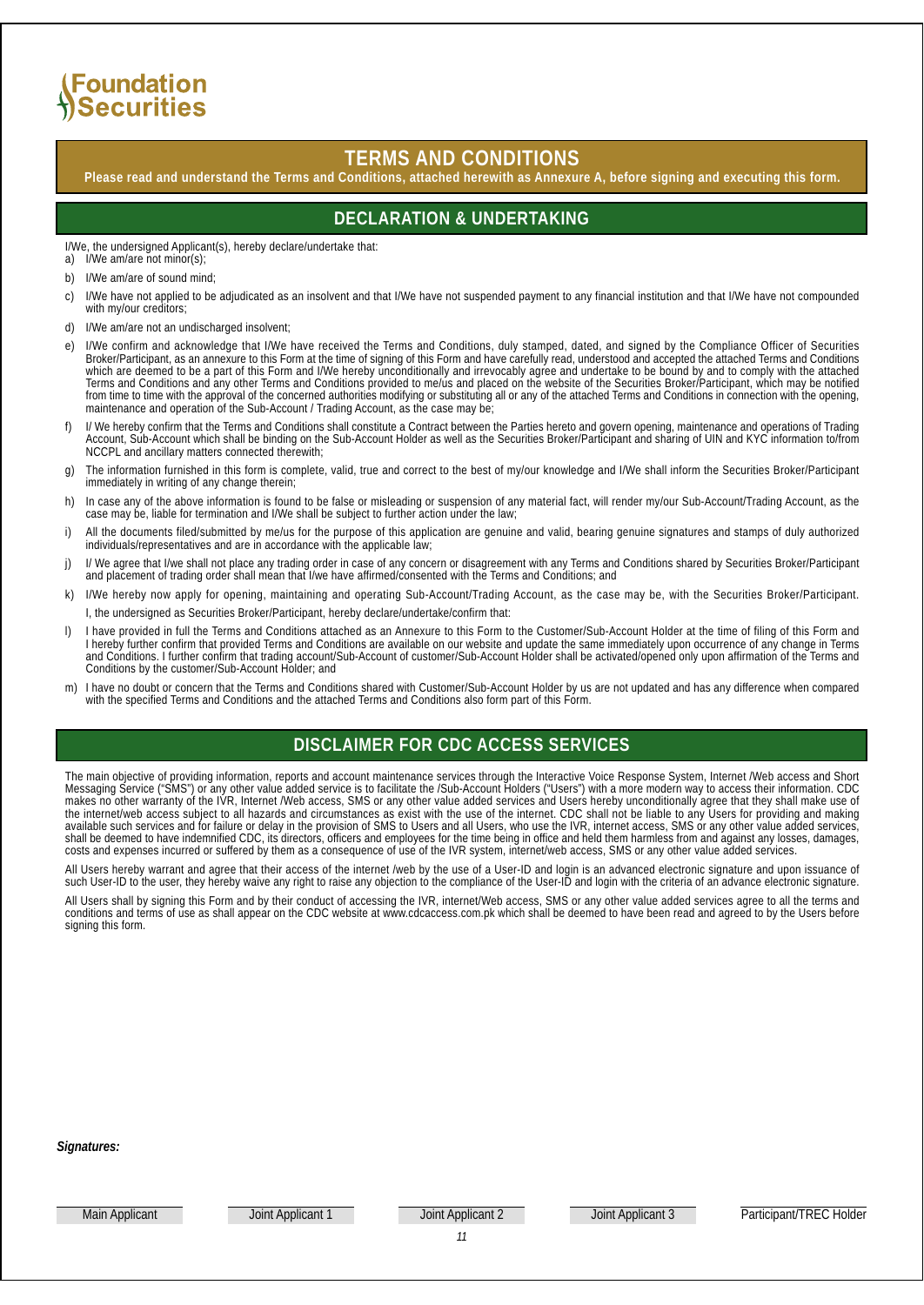#### **Annexure-A TERMS AND CONDITIONS**

**Please read and understand the Terms and Conditions before signing and executing this form.**

These Terms and Conditions shall constitute a Contract between the Parties hereto. This Contract shall govern opening, maintenance and operations of Trading Account, CDC Sub-Account(s) and sharing of UIN and KYC information to/from NCCPL and ancillary matters connected therewith.

#### *GENERAL TERMS AND CONDITIONS*

- 1. All Trades, Transactions, including non-Exchange Transactions, Derivative Contracts and deals (jointly referred to as "Transactions") between the Parties and Clearing and Settlement thereof and opening, maintenance and operations of Sub-Account in the CDS shall be subject to the Securities Act, 2015, Central Depositories Act, 1997, Pakistan Stock Exchange Limited (PSX) Regulations, Central Depository Company of Pakistan Limited (CDC) Regulations, CKO Regulations, 2017, National Clearing Company of Pakistan Limited (NCCPL) Regulations and the Securities Brokers (Licensing and Operations) Regulation, 2016 including Procedures, Manuals, Polices, Guidelines, Circulars, Directives, and Notifications issued and as amended) thereunder by the Securities and Exchange Commission of Pakistan (SECP), PSX, CDC or NCCPL from time to time.
- 2. The information provided in KYC application form and/or CRF shall be in addition to and not in derogation of the requirements prescribed under Anti-Money Laundering and Countering Financing of Terrorism Regulations, 2018.
- The Securities Broker/Participant shall ensure provision of copies of all the relevant laws, rules and regulations at its office for access to the Sub-Account Holder(s) / Customer(s) during working hours. The Securities Broker/Participant shall ensure that its website contains hyperlinks to the websites/pages on the website of PSX, CDC, NCCPL and the SECP displaying above said regulatory framework for reference of the Customers.
- 4. In case of a Joint Account, all obligations and liabilities of the Applicants under these Terms and Conditions shall be joint and several.
- 5. These Terms and Conditions shall be binding on the nominee, legal representative, successors in interest and/or permitted assigns of the respective Parties hereto.
- 6. The Securities Broker/Participant shall provide a list of its Registered Offices and Representatives authorized and employees designated to deal with the Sub-Account Holder(s)/Customer(s) along with their authorized mobile/landline/fax number(s), email and registered addresses. Any change(s) therein shall be intimated in writing to the Sub-Account Holder(s)/Customer(s) with immediate effect.
- 7. Subject to applicable laws, the Securities Broker/Participant shall maintain strict confidentiality of the Customer related information and shall not disclose the same to any third party. However, in case the SECP, PSX, CDC or any competent authority under the law, as the case may be, requires any such information, the Securities Broker/ Participant shall be obliged to disclose the same for which the Customer shall not raise any objection whatsoever.
- 8. The Securities Broker/Participant shall independently verify any of the Customer's related information provided in this Form and under the relevant laws, rules and regulations for the purpose of KYC.
- 9. In case of any change in the Customer's related information provided in this Form, the Customer shall provide necessary details to the Participant/Securities Broker. Upon receipt of instruction from the Customer, the Participant/Securities Broker shall give effect to such changes in the manner prescribed under the relevant regulations. The Participant/Securities Broker shall have the right to incorporate any change(s) in the Sub-Account Holder(s)/Customer's information in the CDS as sent by NCCPL as CKO and that such change(s) shall be deemed to have been authorized by the Sub-Account Holder(s)/Customer(s). In case of any change in the Participant's/Securities Broker's address or contact numbers or any other related information, the Securities Broker/Participant shall immediately notify the Sub-Account Holder(s)/Customer(s).
- 10. Any change in this Form or these Terms and Conditions by virtue of any changes in the aforesaid legal frameworks shall be deemed to have been incorporated and modified the rights and duties of the Parties hereto. Such change(s) shall be immediately communicated by the Securities Broker/Participant to the Sub-Account Holder(s)/Customer(s).
- 11. The Securities Broker/Participant and the Customer shall be entitled to terminate this Contract without giving any reasons to each other after giving notice in writing of not less than one month to the other Party. Notwithstanding any such termination, all rights, liabilities and obligations of the Parties arising out of or in respect of Transactions entered into prior to the termination of this Contract shall continue to subsist and vest in /be binding on the respective Parties or his /her/ its respective heirs, executors, administrators, legal representatives or successors in interest and permissible assigns, as the case may be. Closure of Sub-Account of the Customer under this clause shall be subject to the condition that neither any corporate action is pending at that point of time in connection with any Book-entry Securities in the Sub-Account nor any Book-Entry Securities are in Pledged Position and that the outstanding dues, if any, payable by any Party to the other Party is cleared and that the Customer has transferred or withdrawn all the Book-Entry Securities from his/her Sub-Account.
- 12. Where applicable, the terms "Sub-Account Holder" and "Participant" used in this Form shall include the "Customer" and "Securities Broker/TRE Certificate Holder" respectively.
- 13. The Securities Broker/Participant should ensure due protection to the Sub-Account Holder / Customer regarding rights to dividend, rights or bonus shares etc. in respect of transactions routed through it and not do anything which is likely to harm the interest of the Sub-Account Holder with/from whom it may have had transactions in securities.
- 14. The Participant/Securities Broker shall ensure that duly filled in and signed copy of this form along with the acknowledgement receipt is provided to the Sub-Account Holder.

#### *TERMS AND CONDITIONS FOR OPENING AND OPERATIONS OF CDC SUB-ACCOUNT*

The Terms and Conditions set herein below shall govern the Sub-Account forming part of the Account Family of the CDS Participant Account of the Participant, which shall be binding on the Sub-Account Holder as well as the Participant:

- The Registration Details and such other information specified by the Applicant in this form for opening of the Sub-Account shall appear in the Sub-Account to be established by the Participant in the CDS who shall ensure the correctness and completeness of the same.
- 2. The Book-entry Securities owned by the Sub-Account Holder shall be exclusively entered in the Sub-Account of such Sub-Account Holder.
- 3. Transfer, Pledge and Withdrawal of Book-entry Securities entered in the Sub-Account of the Sub-Account Holder shall only be made from time to time in accordance with the authorization given by the Sub-Account Holder to the Participant in Part (E) above pursuant to Section 12 and 24 of the Central Depositories Act, 1997. Such authorization shall constitute the congregated / entire authorizations by the Sub-Account Holder(s) in favour of the Participant and supersedes and cancels all prior authorizations (oral, written or electronic) including any different, conflicting or additional terms which appear on any agreement or form the Sub-Account Holder(s) has executed in favour of the Participant.
- 4. Participant shall be liable to give due and timely effect to the instructions of the Sub-Account Holder given in terms of the above-referred authorization with respect to transfer, pledge and withdrawal of Book-entry Securities entered in his/her Sub-Account under the control of the Participant. Such instructions, among other matters, may include closing of Sub-Account.
- Participant shall send within 10 days of end of each quarter Account Balance statement to the Sub-Account Holder without any fee or charge showing the number of every Book-entry Security entered in his/her Sub-Account as of the end of the preceding quarter. Such Account Balance statement shall be generated from the CDS. Further, the Sub-Account Holder may request for such statement (including Account Activity reports) from the Participant at any time on payment of a fee on cost basis as prescribed by the Participant. The Participant shall be liable to provide such report/statement to the Sub-Account Holder within 3 Business Days from the date of receipt of such request, with or without charges
- 6. In consideration for the facilities and services provided to the Sub-Account Holder by the Participant, the Sub-Account Holder shall pay fees and charges to the Participant as applicable for availing such facilities and services under the Central Depositories Act, 1997, the Regulations and these Terms & Conditions. In case of outstanding payment against any underlying market purchase transaction, charges and/or losses against the Sub-Account Holder, the Participant shall have the right, subject to Clause 3 above and under prior intimation to the Sub-Account Holder to clear the payment, charges and/or losses (including any shortfall in margin requirements) within the reasonable time prescribed by the Participant, to dispose off the necessary number of Book-entry Securities of the Sub-Account Holder through market-based or Negotiated Deal Market sell transaction and apply the net proceeds thereof towards the adjustment of such outstanding payment, charges and/or losses.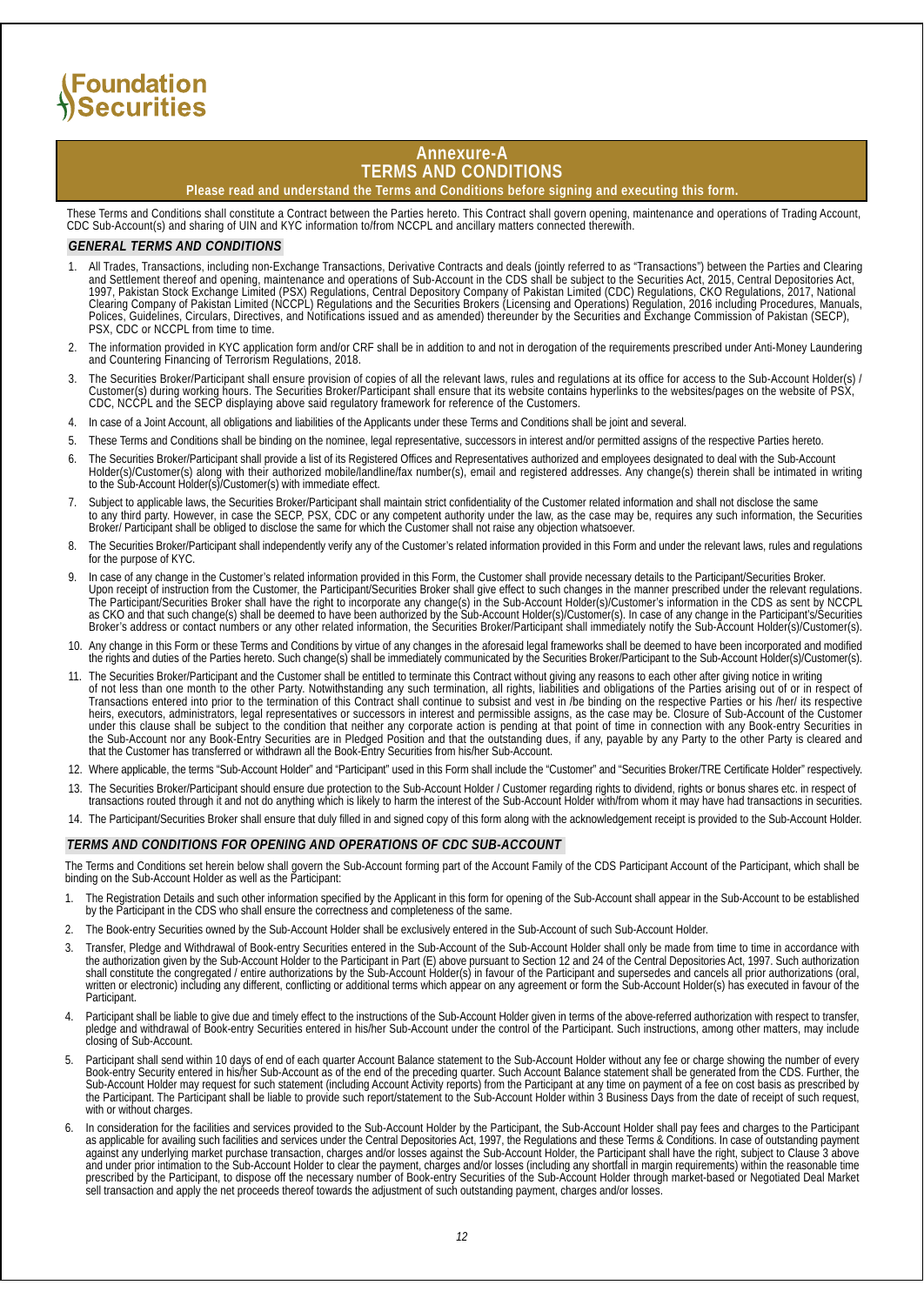- 7. Where admission of Participant to the CDS is suspended or terminated by the CDC, the Sub-Account Holder shall have the right, subject to the Regulations and the Procedures made thereunder, to request CDC to change his/her Controlling Account Holder and Participant shall extend full cooperation to the Sub-Account Holder in every regard, without prejudice to its right of recovery of any dues or receivable from the Sub-Account Holder.
- 8. The provision of services as provided for hereunder shall not constitute Participant as trustee and the Participant shall have no trust or other obligation in respect of the Bookentry Securities except as agreed by the Participant separately in writing.
- 9. The Participant is not acting under this application form as Investment Manager or Investment Advisor to the Sub-Account Holder(s).

#### *TERMS AND CONDITIONS FOR TRADING ACCOUNT*

- In case any dispute in connection with the Transaction between the Securities Broker and the Customer is not settled amicably, either Party may refer the same to the Arbitration in accordance with the arbitration procedures prescribed in PSX Regulations. The decision of arbitrators shall be binding on both the Parties subject to their rights of appeal in the manner provided in PSX Regulations, if exercised. The name and other relevant particulars of the Customer shall be placed on PSX's website accessible to Securities Brokers if the Customer fails or refuses to abide by or carryout any arbitration award passed against him/her and the Customer shall have no objection to the same.
- 2. The assets deposited as margin by a Customer with the Securities Broker shall only be used by the Securities Broker for the purposes of dealing in securities through PSX on behalf of such Customer other than as authorized by the Customer in writing in the manner prescribed under the relevant regulations.
- 3. The Securities Broker may deposit unutilized funds of the Customers in a separate profit-bearing bank account and shall distribute profit to the Customers out of total profit offered by bank(s) on such funds, unless specified otherwise in writing by the Customer.
- The Securities Broker shall be authorized to act on the instructions of the Customers given through any of the following modes of communication unless specifically designated by the Customer in the Form:
	- (a) Telephonic communication over a dedicated telephone line(s) routed through centralized call recording system;
	- (b) Email/SMS/Fax/Letter on the authorized email address/mobile/fax/address of the Securities Brokers;
	- (c) Verbal orders placed through personal appearance in the registered office subject to receipt of written acknowledgement of such in-person orders by Securities Brokers.
- 5. The Securities Broker shall make out the Contract Note (physical or electronic form) to the Customers in respect of trades executed on their behalf based on their order instructions not later than the start of next trading day as required under the Securities Brokers (Licensing and Operations) Regulations, 2016 through any of the following acceptable modes of communication unless specifically designated by the Customer in the Form:
	- (a) Recognized courier service;
	- (b) Registered Post at given correspondence address;
	- (c) Facsimile number provided on the Form;
	- (d) By hand subject to receipt/acknowledgement; or
	- (e) Email provided on the Form in case of Electronic Contract Note.

All such transactions recorded by the Securities Broker in the prescribed manner shall be conclusive and binding upon the Customer unless the Customer raises observation relating to<br>to unauthorized execution of such transa order placement or executing of orders, the burden of proof shall be on the Securities Brokers to establish the authenticity of such order placement or execution thereof.

- 6. In case the Customer fails to deposit additional margins within one trading day of the margin call (in writing), the Securities Broker shall have absolute discretion to liquidate the Customer's outstanding positions including the securities purchased and carried in such account to meet the margin shortfall without further notice to the Customer.
- 7. The Securities Broker shall be responsible for the payment of any credit cash balance available in the account of the Customer through cross cheques or other banking channels (instruments) only within one (1) trading day of the request of the Customer subject to the maintenance of the margin requirements.
- 8. The Customer is aware that in the event of his/her non- payment on settlement day against securities bought on his/her account, the Securities Broker may transfer such securities to its Collateral Account under intimation to PSX in the manner as provided in PSX Regulations.
- 9. The Securities Broker shall accept from the Customer payments through "A/c Payee Only" crossed cheque, bank drafts, pay orders or other banking channels drawn on Customer's own bank account in case of amounts in excess of Rs. 25,000/-. Electronic transfer of funds to the Securities Broker through banks would be regarded as good as cheque. The Securities Broker shall provide the receipt to the Customer(s) in the name of the Customers duly signed by its authorized employee and the Customer(s) shall be responsible to obtain the receipt thereof. In case of cash dealings, proper receipt will be taken and given to the Customer(s), specifically mentioning if payment is for margin or the purchase of securities. The Securities Broker shall immediately deposit in its bank account all cash received in whole i.e. no payments shall be made from the cash received from clients. However, in exceptional circumstances, where it becomes necessary for Securities Broker to accept cash in excess of Rs.25,000/-, the Securities Broker shall immediately report within one trading day such instances with rationale thereof to the PSX in accordance with the mechanism prescribed by PSX.
- 10. The Securities Brokers shall make all payments to the Customers through crossed cheques / bank drafts / pay orders or any other banking channels showing payment of amount from their business bank account. Copies of these payment instruments including cheques, pay orders, demand drafts and online instructions shall be kept in record for a minimum period prescribed under the Securities Brokers (Licensing and Operations) Regulations, 2016.
- 11. The Securities Broker shall provide to the Customers a quarterly Account Statement which shall include cash and securities ledgers as back office and CDC Sub-Account records along with reconciliation of any differences therein through any of the aforesaid modes of communication. In case of any discrepancy in the ledger statement, the Customer shall inform the Securities Broker within seven (7) days of receipt of the quarterly account statement to remove such discrepancy. Further, the Securities Broker shall provide to a Customer an Account Statement for a period specified by the Customer as and when requested by such Customer.
- 12. The Customer shall pay all applicable taxes and statutory and regulatory fee and levies and brokerage commissions as are prevailing from time to time in connection with the brokerage services rendered. The Securities Broker/Participant can debit up to the accrued amount of levies and charges the account of the Customers for the abovementioned charges, which shall be clearly detailed in the ledger statement/daily confirmations. Any change resulting in an increase in the brokerage commission shall take effect not earlier than five (5) trading days of intimation of the same to the Customers through acceptable mode of communication prescribed in the Form.
- 13. The Securities Broker shall append a Risk Disclosure Document with this Form in accordance with the specimen provided by PSX.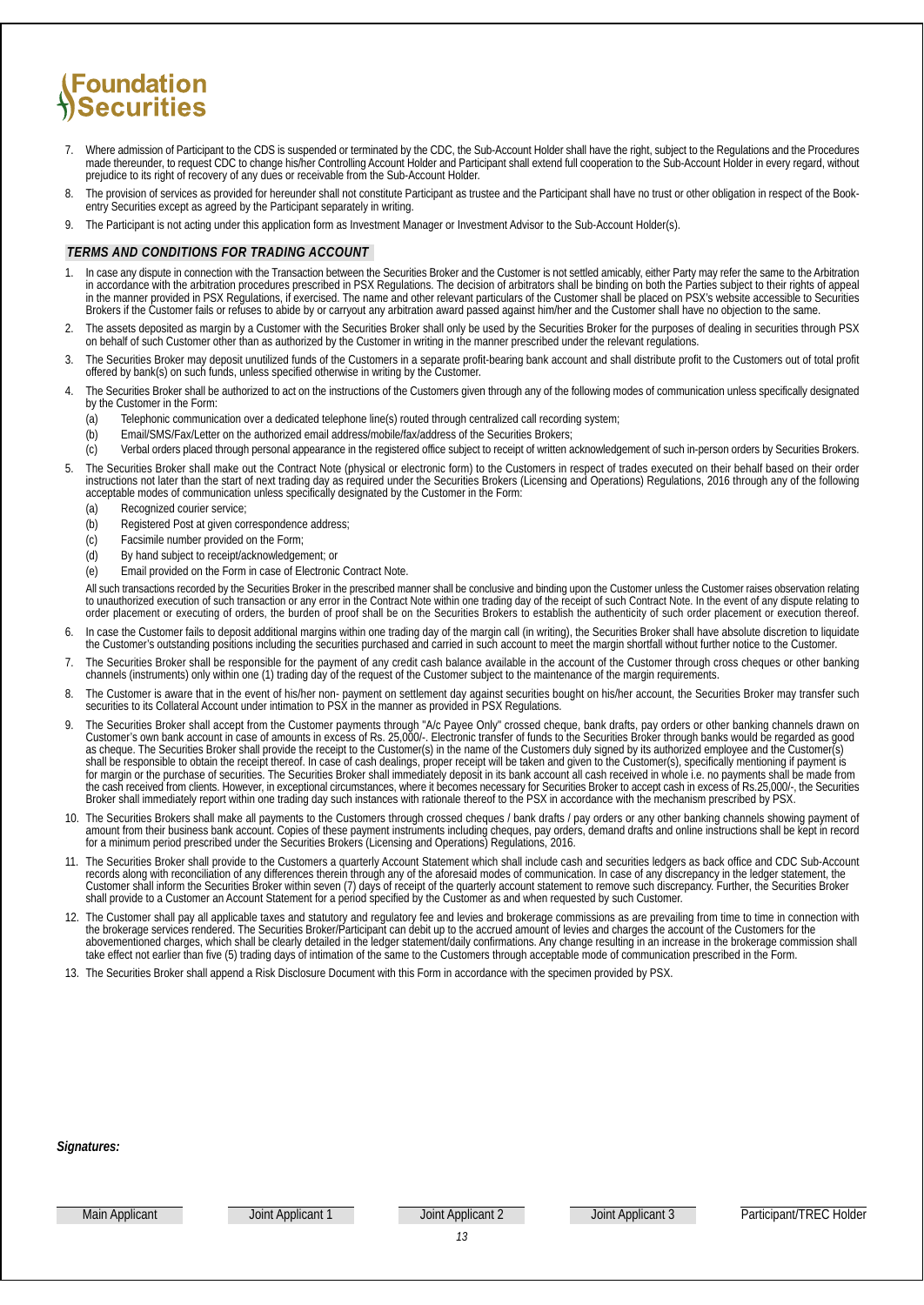## Foundation *ASecurities*

### **SPECIAL TERMS AND CONDITIONS**

#### **Please read and understand the Terms and Conditions before signing and executing this form**

1. (a) The Account Holder(s) shall pay to the Broker for all purchases removal of the last working session of the clearing of the relevant Exchange, all amounts due in respect of Securities that have been purchased or transactions carried out by the Broker on the Instructions of the Account Holder(s), whether or not the Account Holder(s) has/have received Invoice/Bills in respect thereof. For the purpose of this Clause, a Certificate by the Broker that a particular amount is due in this regard, shall be the conclusive proof thereof and shall be binding upon and not called in question by the Account Holder(s).

(b) In case of any amount due from the Account Holder(s), as may be certified by the Broker in respect of Securities purchased on account of the Account Holder(s), has not been paid by the Account Holder(s) within the period specified in Clause 1. (a) above, the Broker shall have the right to settle the outstanding amounts out of any money(ies) or margin of the Account Holder(s) lying with the broker or from any money(ies) realized from the sale of Securities or any other property held by the Broker as margin or security and the Broker shall have an unfettered right and power to sell, transfer and dispose of such assets and/or the margin or security as the Broker may deem fit.

(c) In case of sale contract, the Account Holder(s) shall, before the start of the last working session of the clearing of the relevant Exchange, deposit with the Broker the Securities, which he/she they/it has/have instructed the Broker to sell. The Account Holder(s) shall be responsible to ensure that such Securities are in a state and form whereby they can be marketed, delivered and transferred. The Account Holder(s) also undertake(s) to comply with the directions of the Broker for regularization of any defect, mistake, discrepancy or irregularity or any such matter in respect thereof.

(d) Without prejudice to the Broker's rights, remedies and resources mentioned in any of the preceding Clauses, in the event of the Account Holder(s) failure to make the payment against a purchase contract as mentioned in Clauses 1. (a) & 1. (b) above, or to deliver or deposit the Securities against a sale contract, as mentioned in Clause 1. (c) above, and/or to deposit and maintain the margin as mentioned in the Margin Deposit condition mentioned above in this From, the Broker shall have the right to square up and liquidate the Account Holder(s)' outstanding position(s) and recover all outstanding due form the Account Holder(s), Including losses, damages, costs and expenses which the Broker may suffer or sustain out of any Margin or Securities or Collaterals that may be held by the Broker at the relevant time, The Account Holder(s) shall continue to be liable for any shortfall.

(e) Without prejudice to the other terms and conditions agreed between Foundation Securities (Pvt) Limited and the client, it is agreed that if any amount(s) standing due against the client is not paid on the due date(s), Foundation Securities (Pvt) Limited shall have the right charge the client late payment charges at a rate to be communicated in writing to the client.

- ESL" reserves the right to transfer holding(s) from the client's CDC sub-account to the client's CDC Investor account at any time when deem necessary by giving on the day prior notice through any mode of communication. The **transferred under such notice shall be deemed as lawful and authorized handling of securities. The non-transmittal of aforesaid notice by whatsoever reason shall not make the transfer of securities to the CDC Investor account of client objectionable.**
- 3. Brokerage rates are provided with SAOF and should sign by the clients, any subsequent change in these in rates shall be informed to the client accordingly.
- FSL also reserved the right to Block, Inactive or Suspend any Account / UIN, if any unreasonable / suspicious activity is found or if the customer fails to update any information as may be requested or if FSL believes that such account may breach regulations or good standard market practice.
- 5. A Customer's account at Foundation Securities (Pvt.) Limited (FSL) shall become Dormant where no transaction or activity is done in the last two years. In such a case, No withdrawals of Funds or Trades will be allowed until the account is Re-activated.

In order to reactivate a dormant account, the customer shall be required to complete all compliance requirements pertains to Know your customer (KYC) / Customer Due Diligence (CDD), as described by the regulator. After due verification and if the FSL is satisfied with the CDD of the customer, the account may be activated. The company reserves the right to waive off any requirement and may also ask for additional documents if it is not satisfied with the provided documents.

### **TERMS AND CONDITIONS FOR ONLINE TRADING**

These terms and condition are in addition to the other terms and condition of this Account Opening Form and are applicable only in case of Online Trading:

- (a) Online trading will be permitted through an online trading system of the Broker, which will act for the purpose of buying and selling securities including Leverage Product at the Stock Exchange (Online Exchange).
- (b) A password or (personal identification number) PIN will be issued to the Account Holder(s) by the Broker to enable the Account Holder(s) have an access to and use this Account for online trading. The Password/Pin may be communicated through email or through any courier to the Account Holder(s) at his/her/their/its own risk. The Account Holder(s) shall not disclose the Password/PIN to any person and shall take every reasonable precaution to prevent discovery of the Password/PIN by any other person. The Account Holder(s) shall immediately change the password/PIN as soon as it is received from the Broker.
- (c) Broker may electronically transfer delivery of confirmation, statements and other notices in connection with Electronic / Online Trading. It shall be the responsibility of the Account Holder(s) to review, upon receipt of e-mails, confirmation statement, notices, margin and maintenance calls whether delivered by mail, e-mail or electronic terminal at the discretion of the Broker. If the Password/PIN is disclosed to any third party the Account Holder(s) should immediately notify the same to the Broker. The Account Holder(s) will immediately notify of any loss, theft or unauthorized use of his/her/their/its account number and password/PIN. The Account Holder(s) shall immediately notify and change his/her/its/their e-mail or other address as mentioned in the Account Opening Form.
- (d) All risks connected and involved with Electronic / Online Trading will be assumed fully by the Account Holder(s). Neither the Broker nor any of its directors or officers would be responsible or liable in any manner for any losses or damages that may be suffered by the Account Holder(s) including those due to the misuse of the Account Holder(s) Password or PIN, hacking of lines, outages and slowdowns in the internet connection and piracy of Account Holder(s) information and affairs by unscrupulous persons.
- (e) The broker may at any time and from time to time require additional margin in the Account (In cash or Securities) before executing any order or undertaking any transactions through Online Trading Facility on account of the Account Holder(s). The amount and timing may vary depending on factors solely at Broker's discretion. Broker shall have the right to liquidate the Account Holder(s) Trading position(s) if the Account margin is insufficient at any time.
- (f) The Broker may at its discretion elect with or without notice to square off the Account Holder(s) Account and make obligations in the Account immediately due and payable by the Account Holder(s) without assigning any reason.
- (g) All other term and conditions including Special Terms and Condition and CDC Terms and Conditions of this Account Opening Form shall be equally applicable to Online Trading Account(s).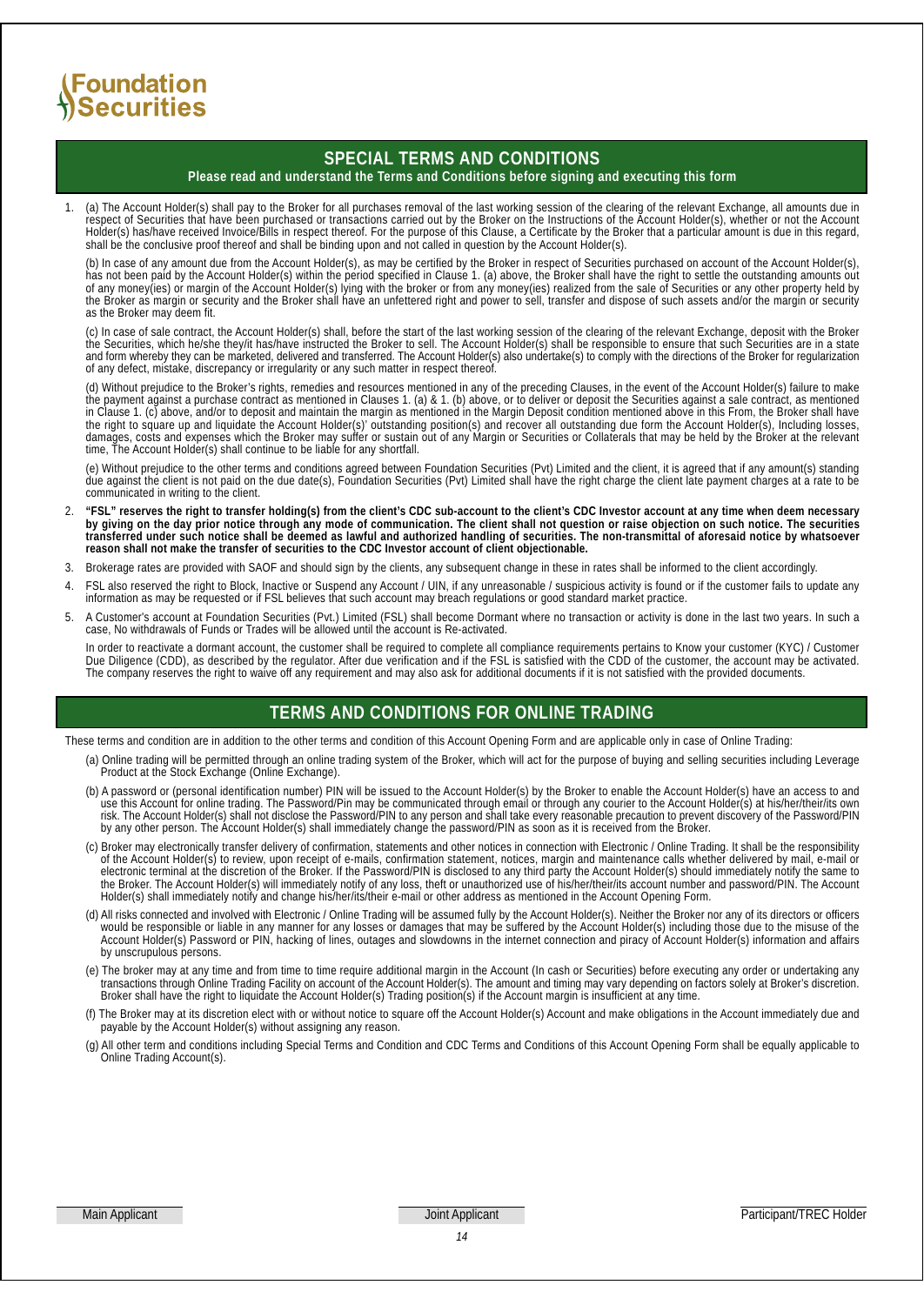## Foundation . <del>canadiren</del><br>|Securities

### **TERMS AND CONDITIONS FOR SHARIAH COMPLIANT TRADING**

These terms and conditions are in addition to the other terms and condition of this Account opening Form and are applicable only in case of Shariah Compliant Trading:

- 1. Selling is only allowed on or after settlement of purchase trade.
- 2. Only scrip defined under PSX KMI All Share Index are allowed to trade.
- 3. Non-Shariah Compliant (except for PSX KMI All Share Index) shares are not allowed to be purchased.
- 4. Day-trade & Short Sell without possession of the inventory of the same type of shares in same quantity, are not allowed.
- 5. The restriction on sale of Right issue is imposed.
- 6. Deliverable Futures Contract (DFC) is not allowed to be traded in Shariah Compliant Trading window.
- 7. Selling of non-compliant shares other than short sell should be allowed to enable the investor to dispose off their investment if any stock become non-compliant.

### **PROFIT SHARING AGREEMENT**

**Would you like to avail Foundation Securities Pvt. Ltd. Profit sharing arrangement**  $\Box$  **Yes**  $\Box$  **No** 

The Broker shell have complete discretion as to keeping of unutilized funds of the Account Holder(s) in a current bank account, or in a profit bearing bank account. In case the broker as its sole discretion decides to keep the unutilized funds of the Account Holder(s) in a profit bearing bank account of the Broker's choice, funds of the various other account holders of Broker will also be kept in such account and the Broker will distribute 2/3 of the amount of net profit received on prorated basis (subject to withholding tax) to the actual number of days during which funds of the Account Holder(s) remained unutilized. Such amount will be credited in the ledger account of the Account Holder(s) on quarterly basis. The Account Holder(s) shall however not question the rate of profit or the computation of the Account Holder(s)' share by the broker.

Signaute of Account Holder: Signature of Joind Account Holder(s):

### **MARGIN DEPOSIT**

The Account Holder(s) hereby undertakes to deposit and maintain 30% margin against his / her / their outstanding trades / exposures for the purpose of trading in his / her / their account. The Account Holder(s) shall be responsible to ensure that the Margin shall be either in cash or in securities approved by the broker for the purpose of margin deposit and which are in a state and form whereby they can be marketed, delivered and transferred. The shares deposited as margin shall be subject to hair Cut as stipulated in the prevailing Regulations of Pakistan Stock Exchange Ltd. The Account Holder(s) undertake(s) to comply with the directions of the broker for the regularization of any defect, mistake, discrepancy of any matter in respect of the Securities deposited as Margin. The Broker shall notify the Account Holder(s) about any change in the above Margin requirements for the already executed trades and / or for future trades at least 3 (three) days prior to the implementation of the revised margin requirement. This is without prejudice to the Broker's right to call additional cash or Securities as Margin within one (01) business day and to liquidate the Account Holder(s) outstanding positions as mentioned in Clauses 6 and 8 of the Special Terms and Conditions appended herein below.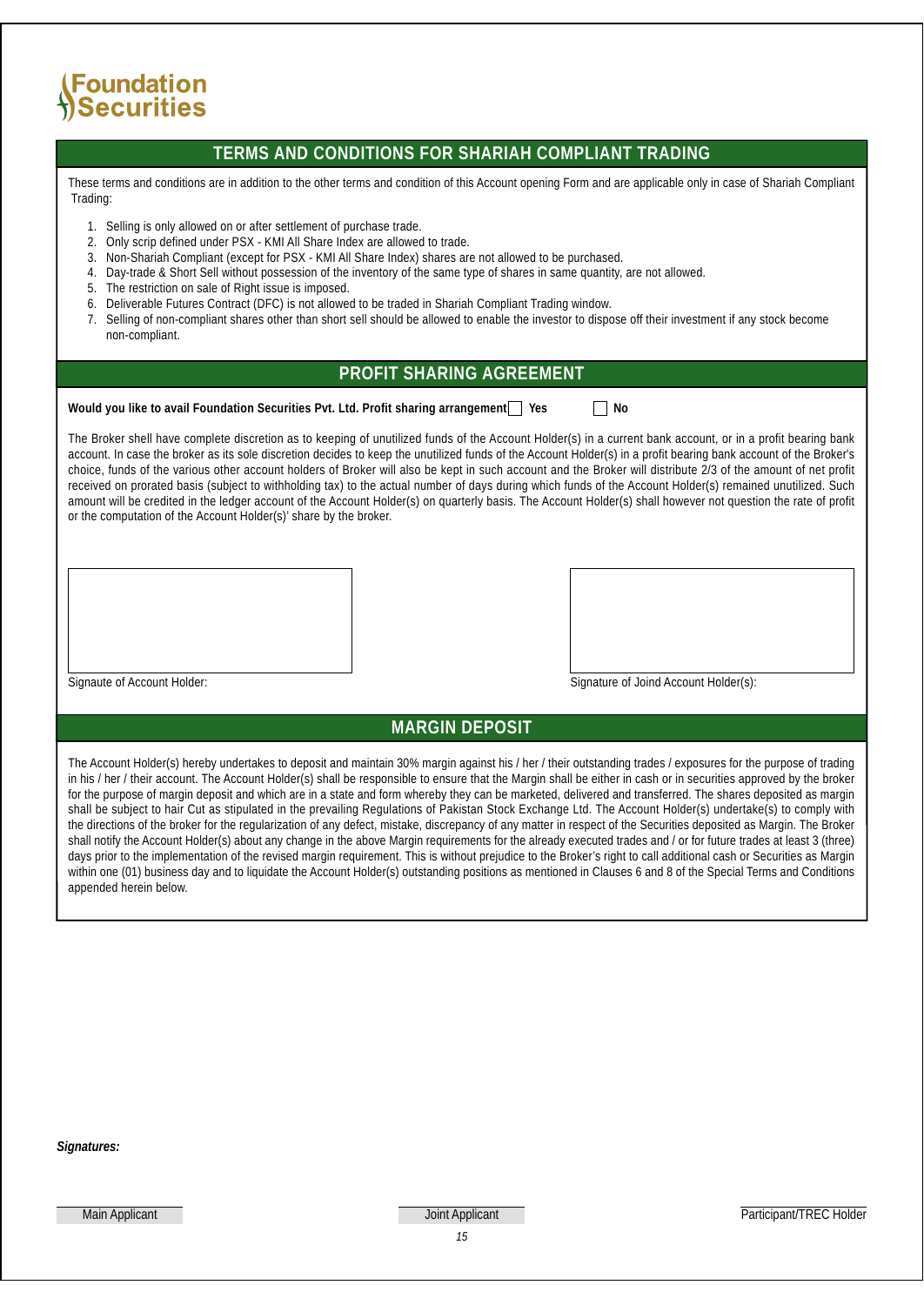## **Common Reporting Standard (CRS) / Foreign Account Tax Compliance Act (FATCA) (For Individual Clients)**

Common Reporting Standard (CRS): Organization of Economic Cooperation and Development (OECD) has developed a common framework known as Common Reporting Standard (CRS) for Automatic Exchange of information (AEOI). Foundation Securities Private Limited is required to comply with the local applicable CRS requirements in accordance with relevant local laws and required to collect and report certain information about an account holder's tax residence. Each jurisdiction has its own rules for defining tax residence, and jurisdictions have provided information on how to determine if you are resident in the jurisdiction on the following website: [OECD AEOI Portal]. In general, you will find that tax residence is the country/jurisdiction in which you live. Special circumstances may cause you to be resident elsewhere or resident in more than one country/jurisdiction at the same time (dual residency). If you are a U.S. citizen or tax resident under U.S. law, you should indicate that you are a U.S. tax resident on this form and you may also need to fill in an IRS W-9 form. For more information on tax residence, please consult your tax adviser or the information at the OECD automatic exchange of information portal.

If your tax residence is located outside the country/jurisdiction where the FI is maintaining the account is located we may be legally obliged to pass on the information in this form and other financial information with respect to your financial accounts to local tax authorities in Pakistan and they may exchange this information with tax authorities of another jurisdiction or jurisdictions pursuant to intergovernmental agreements to exchange financial account information.

**Foreign Account Tax Compliance Act (FATCA):** The Foreign Account Tax Compliance Act (FATCA) is a part of US legislation enacted by the US Congress to prevent tax evasion by US persons who conceal offshore assets from the IRS (US Tax Authority). The objective of FATCA is to obtain information on certain US persons with income or assets outside the United States for the purpose of increasing compliance with US tax laws. The purpose of this form is to gather relevant information for our Global Compliance reporting matters.

| <b>Account No:</b>                                                       |                     | <b>Account Holder</b> |                |                     | Joint Account Holder |                |
|--------------------------------------------------------------------------|---------------------|-----------------------|----------------|---------------------|----------------------|----------------|
| Name:                                                                    |                     |                       |                |                     |                      |                |
| <b>Country of Permanent Residence:</b>                                   |                     |                       |                |                     |                      |                |
| Country of Birth:                                                        |                     |                       |                |                     |                      |                |
| Nationality:                                                             |                     |                       |                |                     |                      |                |
| <b>Current Residence Address:</b>                                        |                     |                       |                |                     |                      |                |
| Mailing Address:<br>(please fill only if different from current address) |                     |                       |                |                     |                      |                |
| Telephone:                                                               | <b>Country Code</b> | Area Code             | Number         | <b>Country Code</b> | Area Code            | Number         |
| Please confirm the following                                             | Yes                 |                       | N <sub>o</sub> | <b>Yes</b>          |                      | N <sub>o</sub> |
| Do you hold multiple nationalities (If yes, please indicate)             |                     |                       |                |                     |                      |                |
| Are you a Resident of any country other than Pakistan?                   |                     |                       |                |                     |                      |                |

#### **Part 1 – Country of Residence for Tax Purposes and related Taxpayer Identification Number ("TIN")**

Please indicate countries where Account Holder is tax resident and TIN for each country or equivalent number. If a TIN is unavailable please provide the appropriate reason A, B or C as explained below:

Reason A - The country/jurisdiction where the Account Holder is resident does not issue TINs to its residents;

Reason B - The Account Holder is unable to obtain a TIN or equivalent number (Please explain reason of not obtaining TIN);

Reason C - No TIN is required for that country/ jurisdiction.

| Please confirm the following                                                         | <b>Account Holder</b> | <b>Joint Account Holder</b> |
|--------------------------------------------------------------------------------------|-----------------------|-----------------------------|
| Country / Jurisdiction of Tax Residence                                              | Country 1.            | Country 1.                  |
|                                                                                      | Country 2.            | Country 2.                  |
| <b>Taxpayer Identification Number or</b>                                             | Country 1.            | Country 1.                  |
| Equivalent Number ("TIN")                                                            | Country 2.            | Country 2.                  |
| If no TIN is available                                                               | Country 1.            | Country 1.                  |
| (Please mention reason A, B or C)                                                    | Country 2.            | Country 2.                  |
| Please explain why you are unable to<br>obtain a TIN if you selected Reason B above. | Country 1.            | Country 1.                  |
|                                                                                      | Country 2.            | Country 2.                  |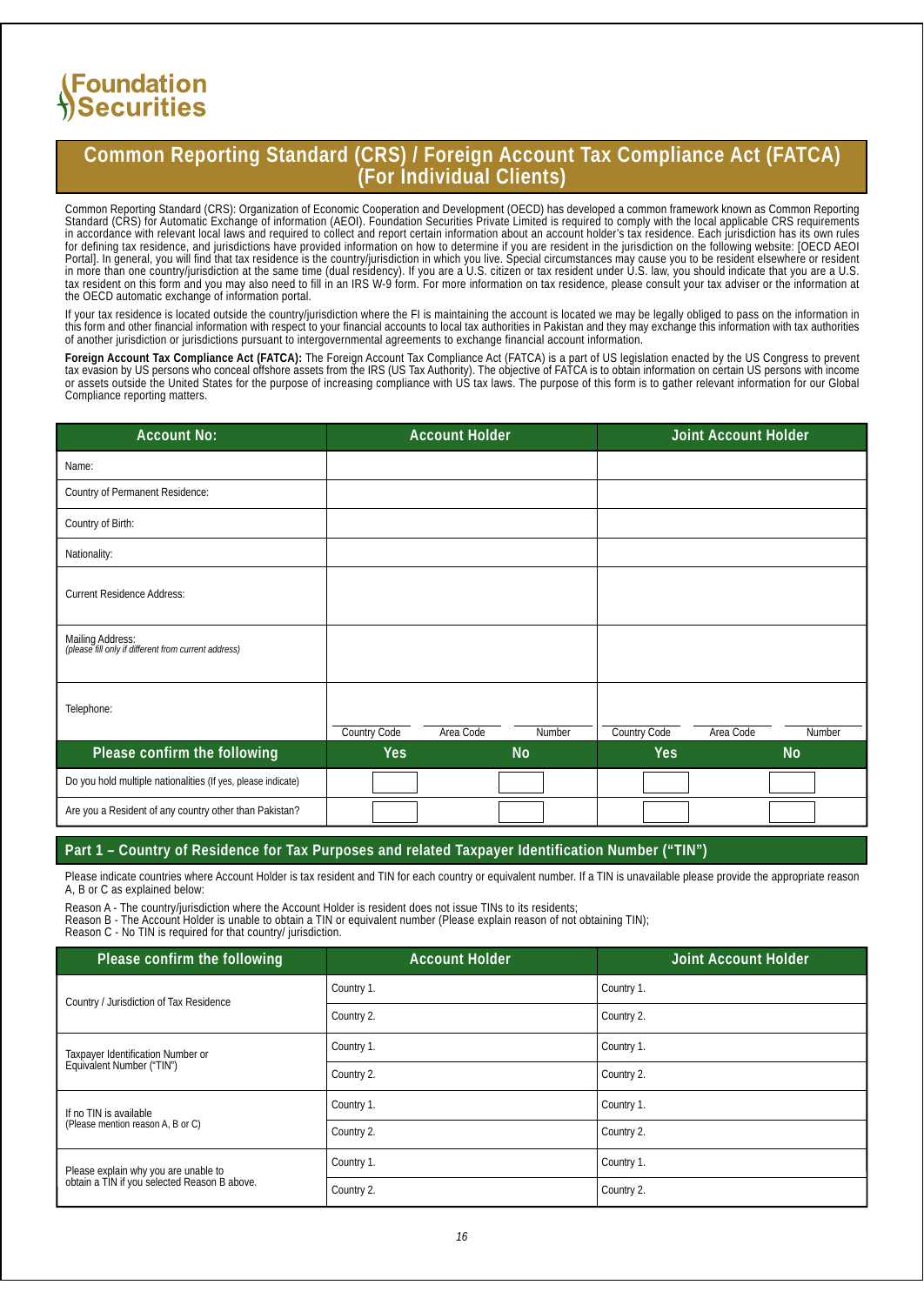| Part 2 - For US status information                                                                                                                                                                                                                                                       | <b>Account Holder</b> |    | <b>Joint Account Holder</b> |                |
|------------------------------------------------------------------------------------------------------------------------------------------------------------------------------------------------------------------------------------------------------------------------------------------|-----------------------|----|-----------------------------|----------------|
| Name:                                                                                                                                                                                                                                                                                    |                       |    |                             |                |
| Please confirm the following                                                                                                                                                                                                                                                             | Yes                   | No | <b>Yes</b>                  | N <sub>o</sub> |
| 1. Are you a US Citizen / a US Resident / a US Green Card Holder?<br>• If yes, please provide Form W-9.                                                                                                                                                                                  |                       |    |                             |                |
| 2. Were you born in US?<br>The set provide Form W-9.<br>• If yes, please provide Form W-9.<br>• If yes, But you claim being a non-US person, please provide<br>• i. Certificate /Written Explanation of Revocation of US Nationality<br>ii. A non-US passport<br>iii. Signed From W-8BEN |                       |    |                             |                |
| 3. Do you have a US address or telephone number?                                                                                                                                                                                                                                         |                       |    |                             |                |
| 4. Do you have any Power of Attomey / Authorized Signatory / Mandate holders having US address?                                                                                                                                                                                          |                       |    |                             |                |
| 5. Will there be instructions to transfer funds to U.S. accounts or directions regularly received from a U.S. address?                                                                                                                                                                   |                       |    |                             |                |
| 6. Will there be address on file which is "in care of" or "hold mail" or U.S. P.O. Box and / or U.S. telephone number?                                                                                                                                                                   |                       |    |                             |                |
| For Question 3 and 6 above:<br>• If Yes and you accept being a US person: Provide form W-9                                                                                                                                                                                               |                       |    |                             |                |

If Yes and you accept being a US person: Provide form W-9<br>If Yes and you claim being a non-US person: Provide an ID Document (CNIC/SNIC/NICOP) showing your permanent address (which should not be a US address),<br>or provide f

### **Account Holder's Declaration**

I/we hereby confirm the information provided above is true, accurate and complete. I/we hereby provide my/our consent to Foundation Securities (Pvt.) Limited {FSL} or any of its affiliates to disclose and furnish and share information pertaining to my/our account to domestic or overseas regulators or tax authorities where necessary to establish our tax liability in any jurisdiction.

I/we also authorize FSL to deduct withholding tax from my/our account when required to do so by domestic or overseas regulators or tax authorities or pay out, from my/our account(s) such amounts as may be required according to applicable laws, regulations, agreements with regulators or authorities and directives.

I/we shall indemnify and hold FSL harmless against any claim, damages, costs, expenses and other direct and/or indirect consequence of disclosing, furnishing and sharing any information with any domestic or overseas regulators or tax authorities.

I/we agree and undertake to notify the FSL within thirty (30) calendar days if there is a change in any information which we have provided above.

I/we agree that FSL may, either at its own instance or of any court, close, freeze or suspend dealings on the account, without prior notice to the customer and without being liable for any duty it may owe to the customer. FSL reserves the right, at its sole discretion and without notice to the customer, to close the account, which is not being operated in a manner satisfactory to FSL or for any other reason whatsoever, without disclosing the reason for closure of the said account to us.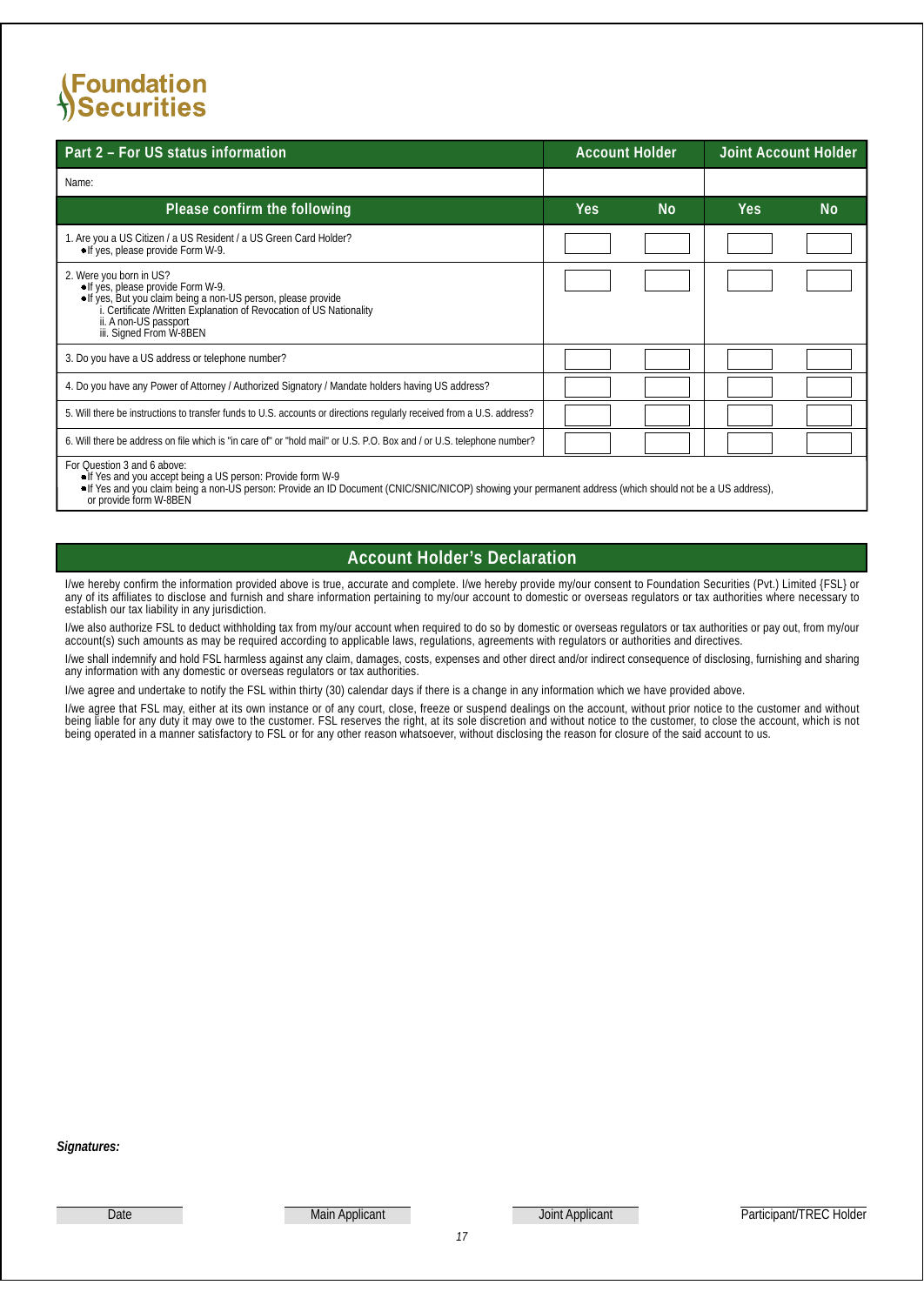## **DECLARATION FORM - POLITICALLY EXPOSED PERSONS (PEPs)**

**Politically Exposed Persons (PEPs)** means an individual who is or has been entrusted with a prominent public function either domestically or by a foreign country, or in an international organization and includes but not limited to:

(i) for foreign PEPs, Heads of State or of government, senior politicians, senior government, judicial or military officials, senior executives of state-owned corporations

and political party officials; (ii) for domestic PEPs, Heads of State or of government, senior politicians, senior government, judicial or military officials, senior executives of state-owned corporations, political party officials;

(iii) for international organization PEPs, members of senior management or individuals who have been entrusted with equivalent functions.

**"Close Associate" of a Politically Exposed Person (PEP) means**

(i) an individual known to have joint beneficial ownership of a legal person or a legal arrangement or any other close business relations with a PEP; (ii) any individual(s) who have beneficial ownership of a legal person or a legal arrangement which is known to have been set up for the benefit of a PEP; (iii) an individual who is reasonably known to be closely connected with the PEP for any other reason, including socially or professionally.

**"Family Member" of a Politically Exposed Person (PEP) includes**

(i) a spouse of the PEP;

(ii) lineal ascendants and descendants and siblings of the PEP.

| Part 1 - Applicant Information                                                                                                                                                              | <b>Account Holder</b>        | Joint Account Holder             |
|---------------------------------------------------------------------------------------------------------------------------------------------------------------------------------------------|------------------------------|----------------------------------|
| Please confirm the following:                                                                                                                                                               |                              |                                  |
| Have you been entrusted with a prominent public function either domestically or by a foreign country, or in an international organization in past or holding current position?              |                              |                                  |
| • Heads of State or of government, senior politicians                                                                                                                                       | Yes<br>No                    | Yes<br>No                        |
| • Senior politician/government official                                                                                                                                                     | No<br>Yes                    | Yes<br>No                        |
| · Judicial official e.g. Magistrate, District, Sessions, High Court or Supreme Court Judge etc.                                                                                             | Yes<br>No                    | Yes<br>No                        |
| • Military official.                                                                                                                                                                        | Yes<br>No                    | Yes<br>No                        |
| · Employee of state owned corporations e.g. OGDC, AGPR, PIA, WAPDA etc.                                                                                                                     | No<br>Yes                    | Yes<br>No                        |
| • Political party official.                                                                                                                                                                 | No<br>Yes                    | Yes<br>No                        |
| • Senior management / member of board of an international organization.                                                                                                                     | Yes<br>No                    | Yes<br>No                        |
| (If YES, please provide details):<br>Local $\Box$<br>Currently holds position<br>Foreign                                                                                                    | Previously held a position [ |                                  |
|                                                                                                                                                                                             |                              |                                  |
| Designation/Grade:<br>Department/Organization:                                                                                                                                              |                              |                                  |
| Part 2 - Relationship                                                                                                                                                                       |                              |                                  |
| Are you a close family member or closely associated, entrusted with prominent specified above public functions<br>by a foreign country or domestically in past or holding current position? | Yes<br>No                    | Yes<br>No                        |
| (If YES, please provide details of PEP) Local<br>Foreign $\Box$<br>Currently holds position                                                                                                 | Previously held a position   |                                  |
| PEP Name (as per CNIC/NICOP/Passport) Mr. / Mrs. / Ms.                                                                                                                                      |                              |                                  |
| Designation / Grade:                                                                                                                                                                        | Department/Organization:     |                                  |
|                                                                                                                                                                                             |                              |                                  |
| I/We hereby undertake to inform the Broker of any change in the status specified above at any time in the future.                                                                           |                              |                                  |
|                                                                                                                                                                                             |                              |                                  |
|                                                                                                                                                                                             |                              |                                  |
| <b>Account Holder's Signature</b><br>Date                                                                                                                                                   |                              | Joint Account Holder's Signature |
| <b>FOR OFFICIAL USE</b>                                                                                                                                                                     |                              |                                  |
|                                                                                                                                                                                             |                              |                                  |
|                                                                                                                                                                                             |                              |                                  |
| <b>Sales Person Name:</b>                                                                                                                                                                   | Signatures:                  |                                  |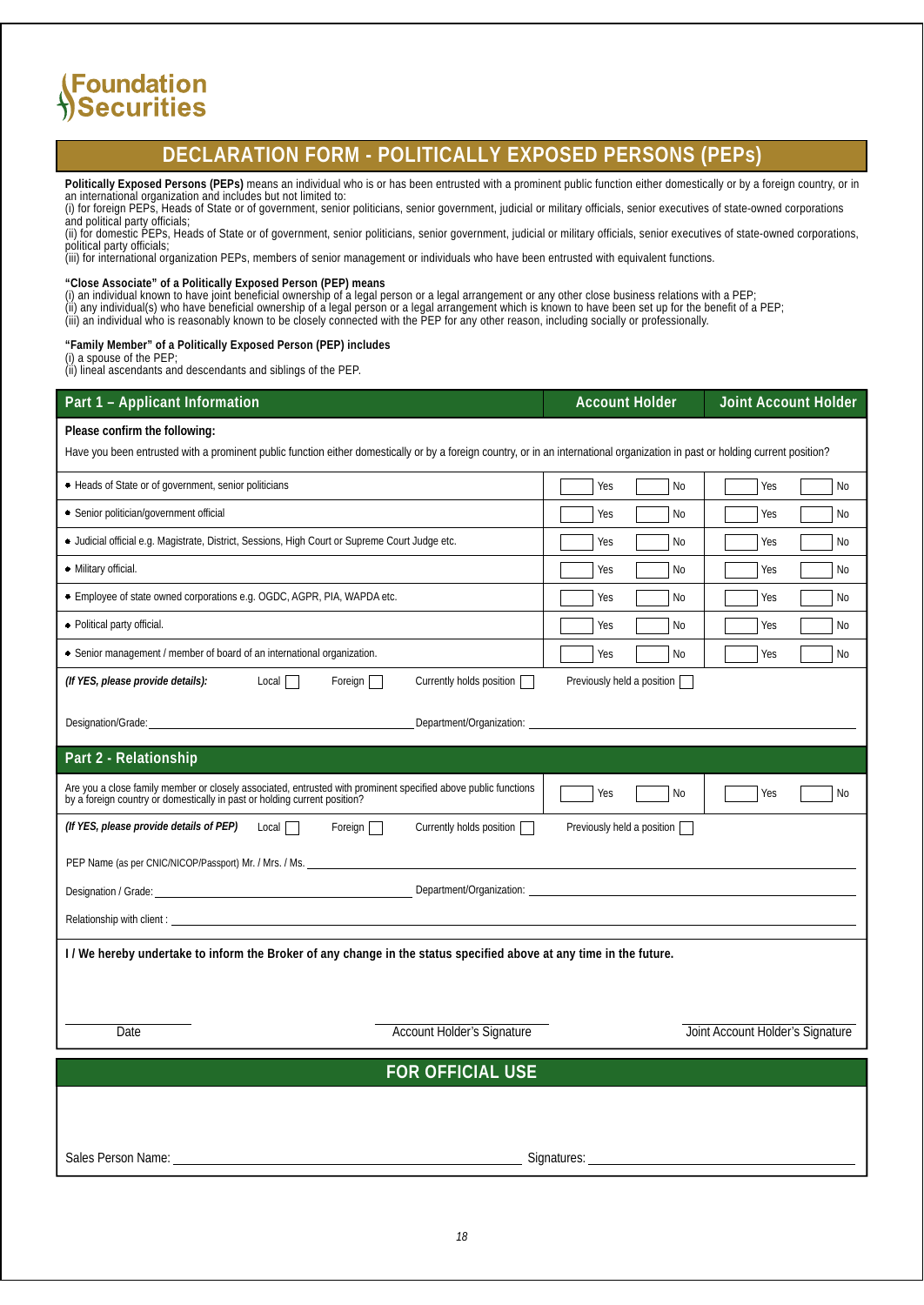### **RISK DISCLOSURE DOCUMENT**

#### **(TO BE GIVEN BY THE BROKERS TO THEIR CUSTOMERS)**

This Risk Disclosure document is prescribed by the Pakistan Stock Exchange Limited (PSX) under Clause 13(1) of the Securities Broker (Licensing and Operations) Regulations, 2016.

This document contains important information relating to various types of risks associated with trading and investment in financial products (equity securities, fixed income instruments,<br>derivatives contracts etc.) being t

In case a customer suffers negative consequences or losses as a result of trading/investment, he/she shall be solely responsible for the same and PSX or Securities and Exchange<br>Commission of Pakistan (SECP) shall not be he

The customers must acknowledge and accept that there can be no guaranteed profit or guaranteed return on their invested capital and under no circumstances a broker can provide<br>customers such guarantee or fixed return on th independent legal or financial advice in advance.

PSX neither singly or jointly and expressly nor impliedly guarantee nor make any representation concerning the completeness, accuracy and adequacy of the information contained<br>in this document as this document discloses th in this document must not be construed as business/investment advice in any manner whatsoever.

#### THE CUSTOMERS MUST BE AWARE OF AND ACQUAINTED WITH THE FOLLOWING:

#### **1. BASIC RISKS INVOLVED IN TRADING IN SECURITIES MARKET:**

#### **1.1 VOLATILITY RISK:**

Volatility risk is the risk of changes in the value of financial product in any direction. High volatility generally means that the values of securities/contracts can undergo dramatic<br>upswings and/or downswings during a sh also cause price uncertainity of the market orders as the price at which the order is executed can be substantially different from the last available market price or may change<br>significantly thereafter, resulting in a real

#### **1.2 LIQUIDITY RISK:**

Liquidity refers to the ability of market participants to buy and/or sell securities expeditiously at a competitive price and with minimal price difference. Generally, it is assumed that more the numbers of orders available in a market, greater is the liquidity. Liquidity is important because with greater liquidity, it is easier for customers to buy and/or sell securities<br>swiftly and with minimal price dif

#### **1.3 SPECULATIVE TRADING RISK:**

Speculation involves trading of a security/contract with the expectation that it will become more valuable in a very near future, these transactions are attempted to make profit from<br>other factor(s) materially affecting th

Day trading strategy is a common example of speculative trading in which customers buy and sell the same security/derivative within the same day, such that all obligations are netted off and closed and no settlement obligations stand. The customer indulging in a day trading strategy needs to be more vigilant and informed than the customers investing for a longer<br>period, as market may not move during th

#### **1.4 RISK OF WIDER SPREAD:**

The Bid-Ask spread is the difference between the offer price and bid price of a security/contract quoted by the Market Makers or trading parties. The size of spread is affected by a number of factors such as liquidity, volatility, free float (the total number of shares outstanding that are readily available for trading) etc. Generally, low liquidity, high volatility and<br>low free float levels of a secu

#### **1.5 RISK PERTAINING TO THE PRICE FLUCTUATIONS DUE TO CORPORATE ANNOUNCEMENT:**

The corporate announcements by the issuers for the corporate actions or any other material information may affect the price of the securities. These announcements combined with<br>interlatively lower liquidity of the security

#### **1.6 RISK REDUCING ORDERS:**

The customers can place orders for limiting the losses to certain amounts, such as Limit Orders, Stop Loss Orders, and Market Orders etc. Customers must ask their brokers for detailed understanding of these order types. Customers must acknowledge that placement of such orders for limiting losses to certain extent may not always be an effective tool<br>due to rapid movements in the prices of securi

#### **1.7 SYSTEM RISK:**

High volume trading will frequently occur at the market opening and before market close. Such high volumes may also occur at any point in the day causing delay in order execution<br>or confirmation. During periods of volatili

#### **1.8 SYSTEMIC RISK:**

Systemic risk arises in exceptional circumstances and is the risk that the inability of one or more market participants to perform as expected will cause other participants to be unable to meet their obligations when due, thereby affecting the entire capital market.

#### **1.9 SYSTEM AND NETWORKING RISK:**

Trading on the PSX is done electronically, based on satellite/leased line based communications, combination of technologies and computer systems to place and route orders. All these facilities and systems are vulnerable to temporary disruption or failure, or any such other problem/glitch, which may lead to failure to establish access to the trading system/network.<br>Such limitation may result in d

#### **1.10 RISK OF ONLINE SERVICES:**

The customers who trade or intend to trade online should fully understand the potential risks associated with online trading. Online trading may not be completely secure and reliable<br>and may cause delay in transmitting inf and/or passwords.

#### **1.11 REGULATORY/LEGAL RISK:**

Government policies, rules, regulations, and procedures governing trading on the exchange are updated from time to time. Such regulatory actions and changes in the legal/regulatory<br>ecosystem including but not limited to ch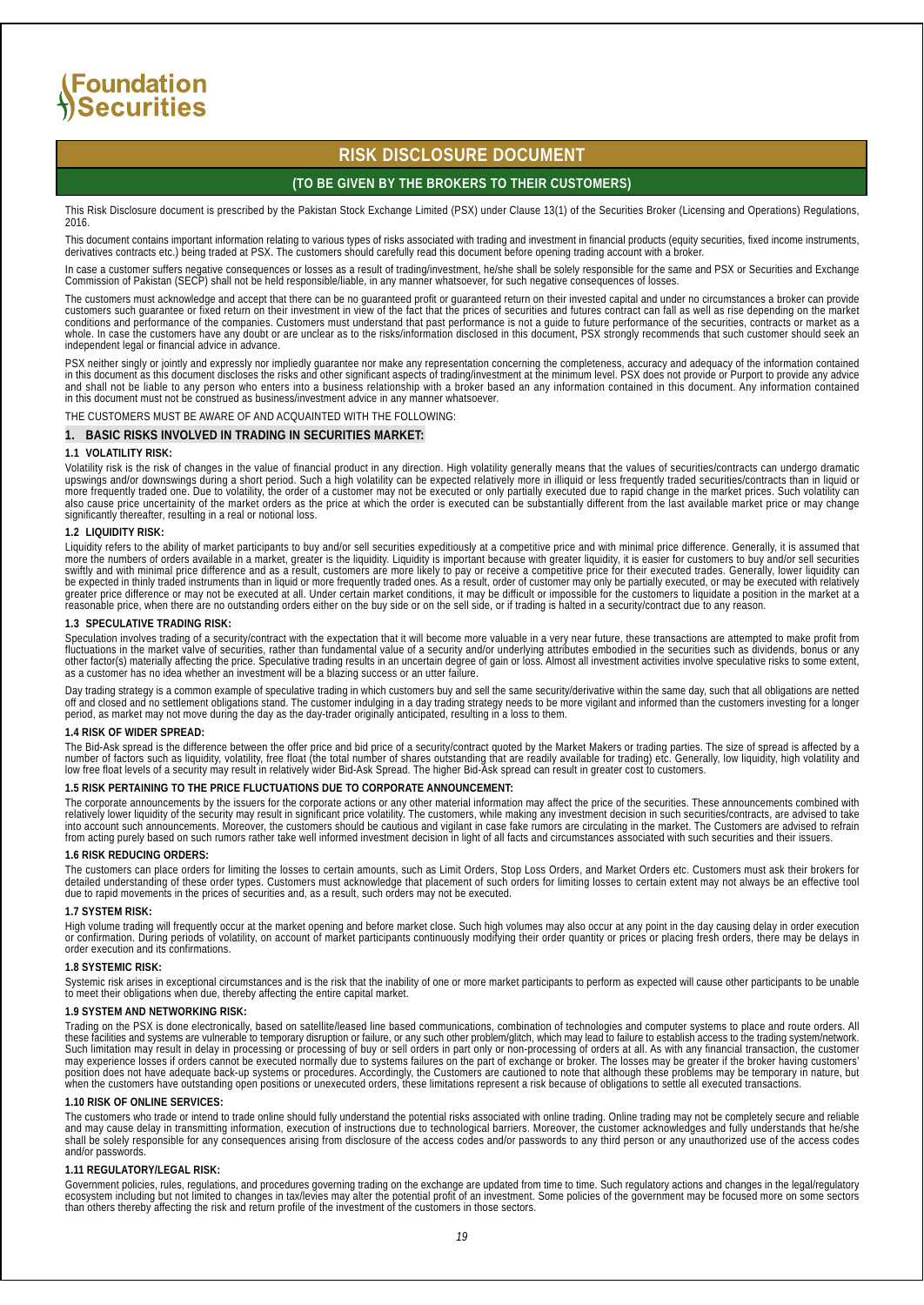#### **2. RISKS IN DERIVATIVE AND LEVERAGE PRODUCTS:**

Derivative and leveraged trades enable the customer to take larger exposure with smaller amount of investment as margin. Such trades carry high level of risk and the customers<br>should carefully consider whether the trading

The customer transacting in the derivative and leveraged markets needs to carefully review the agreement provided by the brokers and also thoroughly read and understand the specifications, terms and conditions which may include markup rate, risk disclosures etc. There are a number of additional risks that all customers need to consider while entering<br>into derivative and leveraged market trans

- (a) Trading in the derivative and leveraged markets involves risk and may result in potentially unlimited losses that are greater than the amount deposited with the broker. As with any high risk financial product, the cust
- (b) All derivative and leveraged trading involves risk, and there is no trading strategy that can eliminate it. Strategies using combinations of positions, such as spreads, may be as risky as outright long or short positio
- (c) The customer needs to be cautious of claims of large profits from trading in such products. Although the high degree of leverage can result in large and immediate gains, it can also result in large and immediate losses.
- (d) Because of the leverage involved and the nature of equity futures contract transactions, customer may feel the effects of his/her losses immediately. The amount of initial margin is small relative to the value of the futures contract so that transactions are 'leveraged' or 'geared'. A relatively small market movement will have a proportionately larger impact<br>on the funds the customer has deposited and any additional funds deposited with the broker to maintain his/her position. If the market moves against his/her position or margin levels are increased, customer may be called upon to pay substantial additional funds on short notice to maintain his/her position. If the customer fails to comply with a request/call for additional funds within the time<br>specified, his/her position may be liqu
- (e) The customer may find it difficult or impossible to liquidate/square-up a position due to certain market conditions. Generally, the customer enters into an offsetting transaction in order to liquidate/square-up a posit
- Under certain market conditions, the prices of derivative contracts may not maintain their customary or anticipated relationships to the prices of the underlying security. These pricing disparities could occur, for example, when the market for the equity futures contract is illiquid, when the primary market for the underlying security is closed, or when the<br>reporting of transactions in the underly
- (g) The customer may be required to settle certain futures contracts with physical delivery of the underlying security. If the customer hold position in a physically settled equity futures contract until the end of the las
- h) Day trading strategies involving equity futures contracts and other products pose special risks. As with any financial product, customers who seek to purchase and sell the same equity futures in the course of a day to p loss

#### **3. GENERAL:**

#### **3.1 ASSETS HELD WITH BROKERS:**

The customer should familiarize him/herself with the measures available for protecting from the risk of misappropriation or misuse of cash and securities held with the brokers. For<br>such purpose, he / she may opt for UIN In and movement of their securities.

Moreover, the customers should be aware of the protections given to money and securities deposited with the brokers, particularly in the event of a default by such broker or the<br>broker's insolvency or bankruptcy. The custo

#### **3.2 CUSTOMERS RIGHTS AND OBLIGATIONS:**

The customer must understand their rights and obligations as well as the rights and obligations of the brokers specified under the PSX Regulations and the Standardized Account<br>Opening Form, Know Your Client Form, Standardi

- (a) The customers should ensure that they deal through the registered branch and with the registered Agents/Traders/Representatives of the broker. The customer shall also verify such details from the website of PSX and Jam
- (b) Customer at the time of establishing relationship with the brokers, should obtain a clear explanation of all brokerage, commission, fees and other charges for which customer will be liable to pay and these charges will affect net cash inflow or outflow;
- (c) It is obligatory for the brokers to issue contract note, in either electronic form or hard copy, by next working day of trading. The contract note shall contain all information relating to trade execution including com
- (d) The customers should match the information as per the contract notes with SMS / e-Alert received from CDC and/or NCCPL and may also verify from the UIS facility from the website of NCCPL.

#### **UNDERTAKING**

I, the customer, hereby acknowledge that I have received this Risk Disclosure Document and have read and understood the nature of all risks and other contents and information provided in this document.

*Dated:*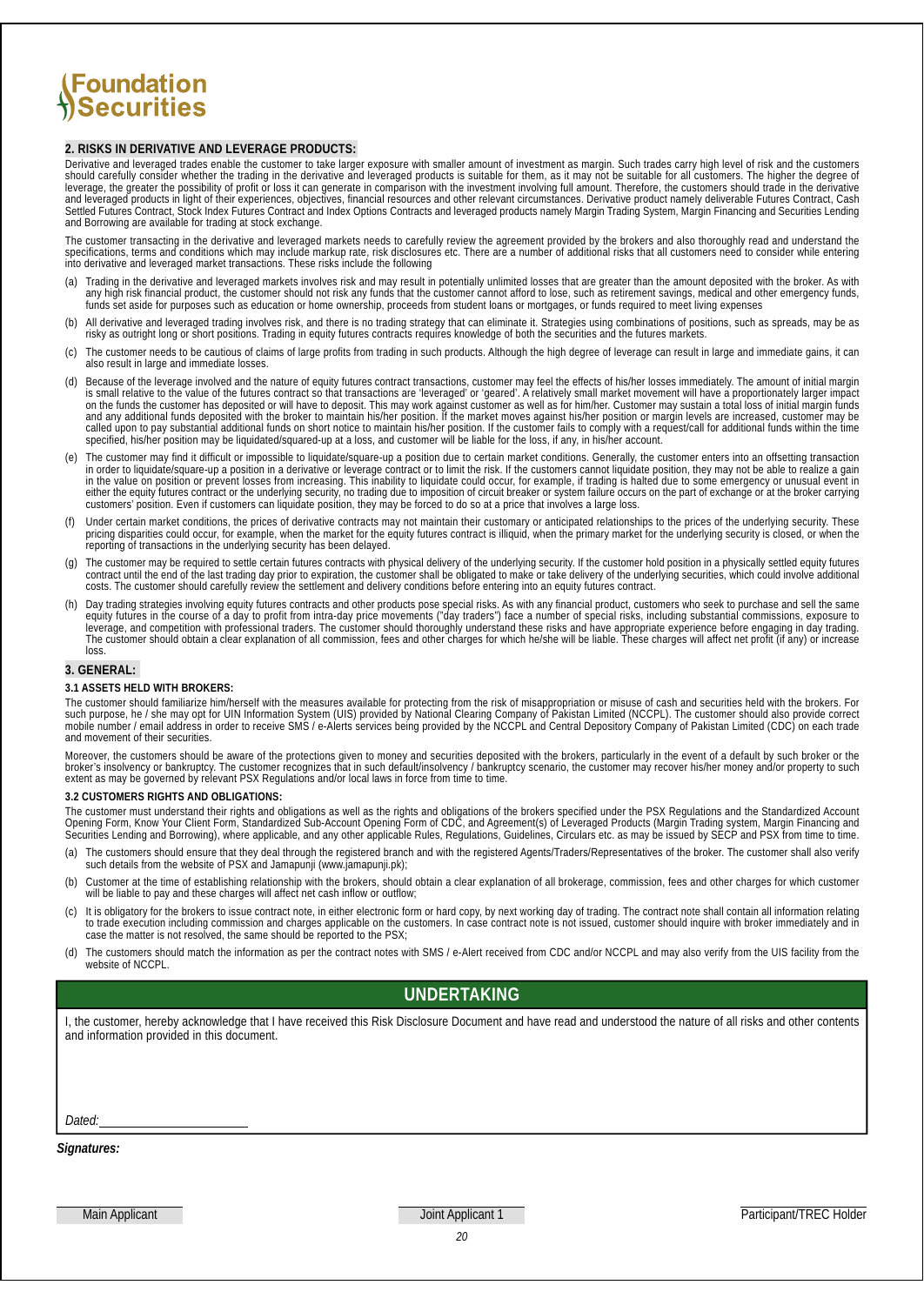## **CUSTOMER RISK PROFILING (CRP)**

**For Internal use of Foundation Securities ( Private ) Limited**

|       | Account No.:                                                                                                                                                                                                                                                                                             |                                                |                                                                                                                                                                                                       |                 |                       |                             |                             |  |
|-------|----------------------------------------------------------------------------------------------------------------------------------------------------------------------------------------------------------------------------------------------------------------------------------------------------------|------------------------------------------------|-------------------------------------------------------------------------------------------------------------------------------------------------------------------------------------------------------|-----------------|-----------------------|-----------------------------|-----------------------------|--|
|       | <b>Risk Classification</b><br><b>KYC</b> requirements                                                                                                                                                                                                                                                    |                                                |                                                                                                                                                                                                       |                 |                       |                             |                             |  |
| $G-1$ | <b>Low Risk</b><br>Reduced KYC requirements shall be applicable.                                                                                                                                                                                                                                         |                                                |                                                                                                                                                                                                       |                 |                       |                             |                             |  |
| $G-2$ | Greater care required and documents should be obtained before opening of account.<br>Medium risk                                                                                                                                                                                                         |                                                |                                                                                                                                                                                                       |                 |                       |                             |                             |  |
| $G-3$ | High risk                                                                                                                                                                                                                                                                                                | Enhanced KYC Requirements shall be applicable. |                                                                                                                                                                                                       |                 |                       |                             |                             |  |
| G-4   | High risk                                                                                                                                                                                                                                                                                                |                                                | Account cannot be opened as KYC requirements have not been fulfilled.                                                                                                                                 |                 |                       |                             |                             |  |
|       | Driving license<br><b>CNIC/NICOP/Passport Copy</b>                                                                                                                                                                                                                                                       |                                                |                                                                                                                                                                                                       |                 |                       |                             |                             |  |
|       | Proof of address to be provided by applicant<br>(Submit any one)                                                                                                                                                                                                                                         |                                                | Latest Utility bill                                                                                                                                                                                   |                 | If any other          |                             |                             |  |
|       |                                                                                                                                                                                                                                                                                                          |                                                |                                                                                                                                                                                                       |                 | <b>Account Holder</b> |                             | <b>Joint Account Holder</b> |  |
|       | <b>Customer Full Name:</b>                                                                                                                                                                                                                                                                               |                                                |                                                                                                                                                                                                       |                 |                       |                             |                             |  |
| 1.    | Customer unable to provide identity document and source of funds / Income                                                                                                                                                                                                                                |                                                |                                                                                                                                                                                                       | Yes             | High Risk (G4)        | Yes                         | High Risk (G4)              |  |
|       |                                                                                                                                                                                                                                                                                                          |                                                |                                                                                                                                                                                                       | No              | Low Risk $(G1)$       | No                          | Low Risk $(G1)$             |  |
| 2.    | Is the customer Non-Resident Pakistani?                                                                                                                                                                                                                                                                  |                                                |                                                                                                                                                                                                       | Yes             | High Risk (G3)        | Yes                         | High Risk (G3)              |  |
|       |                                                                                                                                                                                                                                                                                                          |                                                |                                                                                                                                                                                                       | No              | Low Risk $(G1)$       | No                          | Low Risk $(G1)$             |  |
| 3.    | Is the customer a foreign National?                                                                                                                                                                                                                                                                      |                                                |                                                                                                                                                                                                       | Yes             | High Risk (G3)        | Yes                         | High Risk (G3)              |  |
|       |                                                                                                                                                                                                                                                                                                          |                                                |                                                                                                                                                                                                       | No              | Low Risk $(G1)$       | No                          | Low Risk $(G1)$             |  |
| 4.    | Is the customer a high net worth individual with no identifiable source of income or his/her profile,                                                                                                                                                                                                    |                                                |                                                                                                                                                                                                       |                 | High Risk (G3)        | Yes                         | High Risk (G3)              |  |
|       | source of income doesn't match with size and quantum of investments?                                                                                                                                                                                                                                     |                                                |                                                                                                                                                                                                       |                 | Low Risk $(G1)$       | No                          | Low Risk (G1)               |  |
| 5.    | Is the customer, any of the financial supporter of the client, beneficial owner or person acting on                                                                                                                                                                                                      |                                                |                                                                                                                                                                                                       |                 | High Risk (G3)        | Yes                         | High Risk (G3)              |  |
|       | behalf of the customer, associated with businesses and professions i.e. real estate dealers, dealers in<br>precious metals/stones, lawyers, notaries, other independent legal professionals, accountants,<br>auditors and tax advisers?                                                                  |                                                |                                                                                                                                                                                                       |                 | Low Risk $(G1)$       | $\overline{\phantom{a}}$ No | Low Risk $(G1)$             |  |
| 6.    |                                                                                                                                                                                                                                                                                                          |                                                | Is the customer or any of the financial supporter or beneficial of the customer's source of wealth                                                                                                    | Yes             | High Risk (G3)        | Yes                         | High Risk (G3)              |  |
|       | / Income is cash intensive business as non-filer with no identifiable source of income or his / her<br>profile, source of income doesn't match with size and quantum of investments?                                                                                                                     |                                                |                                                                                                                                                                                                       |                 | Low Risk $(G1)$       | No                          | Low Risk $(G1)$             |  |
| 7.    | Is there any reason to believe that the person has been refused account opening by another financial<br>institution / Brokerage House?                                                                                                                                                                   | Yes                                            | High Risk (G3)                                                                                                                                                                                        | Yes             | High Risk (G3)        |                             |                             |  |
|       |                                                                                                                                                                                                                                                                                                          |                                                |                                                                                                                                                                                                       |                 | Low Risk $(G1)$       | No                          | Low Risk $(G1)$             |  |
| 8.    |                                                                                                                                                                                                                                                                                                          |                                                | "Is the circumstances where customers and transactions are linked to the warning signs or "red flags                                                                                                  | Yes             | High $Risk(G3)$       | Yes                         | High Risk (G3)              |  |
|       | provided by SECP and other regulatory authorities?                                                                                                                                                                                                                                                       |                                                |                                                                                                                                                                                                       | No              | Low Risk $(G1)$       | No                          | Low Risk $(G1)$             |  |
| 9.    | Is the customer, any of the financial supporter of the client, beneficial owner or person acting on                                                                                                                                                                                                      |                                                | behalf of the customer, a politically exposed person (PEP), family member of a PEP or close                                                                                                           | Yes             | High Risk (G3)        | Yes                         | High Risk (G3)              |  |
|       | associate of PEP?                                                                                                                                                                                                                                                                                        |                                                |                                                                                                                                                                                                       | No              | Low Risk $(G1)$       | $ $ No                      | Low Risk $(G1)$             |  |
| 10.   | Customer, nominee, financial supporter of the customer, beneficial owner, person acting on behalf<br>of the customer, or connected party of the customer matches the details in the following lists:<br>a) Proscribed under the united nations security council resolution and adopted by the government |                                                |                                                                                                                                                                                                       | Yes             | High Risk (G4)        | Yes                         | High Risk (G4)              |  |
|       | of Pakistan;<br>b) Proscribed under the Anti-Terrorism Act 1997                                                                                                                                                                                                                                          |                                                |                                                                                                                                                                                                       |                 | Low Risk $(G1)$       | No                          | Low Risk $(G1)$             |  |
| 11.   |                                                                                                                                                                                                                                                                                                          |                                                | Performed further screening of details of customer, nominee, financial supporter of the customer,<br>beneficial owners, person acting on behalf of the customer, or connected party of the customer   | Yes             | High Risk (G3)        | Yes                         | High Risk (G3)              |  |
|       | against other information sources, for example, Google are there adverse news or information<br>arising?                                                                                                                                                                                                 |                                                |                                                                                                                                                                                                       | No              | Low Risk $(G1)$       | $ $ No                      | Low Risk $(G1)$             |  |
| 12.   |                                                                                                                                                                                                                                                                                                          |                                                | Is the customer, nominee, financial supporter of the customer, beneficial owners or person acting on behalf of the customer from or based in a country or jurisdiction:                               |                 |                       |                             |                             |  |
| a.    |                                                                                                                                                                                                                                                                                                          |                                                | Identified as High-risk jurisdiction by the FATF and for which entity should give special attention<br>to business relationships and transactions. (Countries having weak governance, law enforcement | Yes             | High Risk (G3)        | Yes                         | High Risk (G3)              |  |
|       | and regulatory regimes).                                                                                                                                                                                                                                                                                 |                                                | No                                                                                                                                                                                                    | Low Risk $(G1)$ | No                    | Low Risk $(G1)$             |                             |  |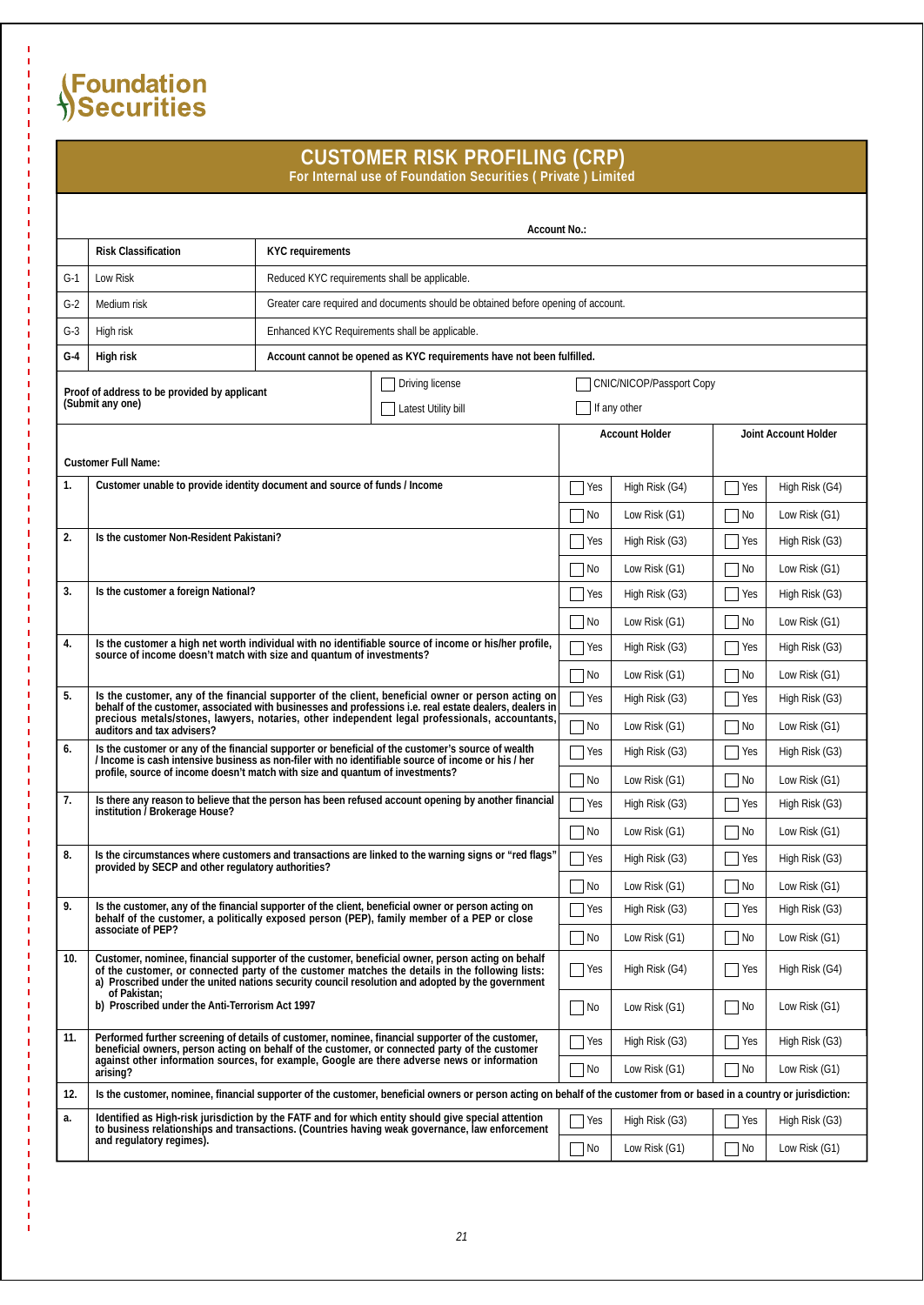| b.  | Countries where protection to customers, privacy prevents effective implementation of AML / CFT requirements and / or facilitates the framework for establishment of shell-companies.       |                                        | $\Box$ Yes                  | High Risk (G3)                      | $\vert$ Yes | High Risk (G3)              |
|-----|---------------------------------------------------------------------------------------------------------------------------------------------------------------------------------------------|----------------------------------------|-----------------------------|-------------------------------------|-------------|-----------------------------|
|     |                                                                                                                                                                                             |                                        |                             | Low Risk $(G1)$                     | $ $ No      | Low Risk $(G1)$             |
| c.  | Countries / Geographies identified by recognized sources as having significant levels of organized<br>crime, corruption or criminal activity.                                               |                                        |                             | High Risk (G3)                      | Yes         | High Risk (G3)              |
|     |                                                                                                                                                                                             |                                        | $ $ No                      | Low Risk $(G1)$                     | $ $ No      | Low Risk $(G1)$             |
| d.  | Countries / Geographies identified by recognized sources as providing funding or support for<br>terrorist activities or have terrorist organizations operating within them                  |                                        | Yes                         | High Risk (G3)                      | Yes         | High Risk (G3)              |
|     |                                                                                                                                                                                             |                                        | $\blacksquare$ No           | Low Risk $(G1)$                     | $ $ No      | Low Risk $(G1)$             |
| е.  | Countries subject to sanctions, embargos or similar measures issued by international authorities<br>(E.G.UN, WB,IMF)                                                                        |                                        | $\Box$ Yes                  | High Risk (G3)                      | Yes         | High Risk (G3)              |
|     |                                                                                                                                                                                             |                                        | $\overline{\phantom{a}}$ No | Low Risk $(G1)$                     | $\neg$ No   | Low Risk $(G1)$             |
| f.  | Belongs to porous borders / high-risk areas in Pakistan by recognized sources / SECP and other<br>regulatory authorities.                                                                   |                                        | Yes                         | High Risk (G3)                      | Yes         | High Risk (G3)              |
|     |                                                                                                                                                                                             |                                        | $\overline{\phantom{a}}$ No | Low Risk $(G1)$                     | $ $ No      | Low Risk $(G1)$             |
| 13. | Significant and unexplained geographic distance between residence or business / job location of<br>the customer and the location of the FSPL office                                         |                                        | Yes                         | High Risk (G3)                      | Yes         | High Risk (G3)              |
|     |                                                                                                                                                                                             |                                        | $\Box$ No                   | Low Risk $(G1)$                     | $\neg$ No   | Low Risk $(G1)$             |
| 14. | I hereby declare that I have met with Account Holder(s) at;                                                                                                                                 |                                        |                             |                                     |             |                             |
| a.  | Foundation Securities Office (Date & Time):                                                                                                                                                 |                                        | Yes                         | N <sub>0</sub>                      | Yes         | $\n  1$ No                  |
| b.  | Customer's Office / Business address (Date & Time):                                                                                                                                         |                                        | Yes                         | $\overline{\phantom{a}}$ No         | Yes         | $\n  1$ No                  |
| c.  | Customer's mailing address, as per account opening form (Date & Time):                                                                                                                      |                                        | $\vert$ Yes                 | No                                  | Yes         | $\overline{\phantom{a}}$ No |
| d.  | If customer not met, please proceed to Point 15                                                                                                                                             |                                        | Yes                         | N <sub>0</sub>                      | Yes         | $\blacksquare$ No           |
| 15. | Verification through video like Skype, WhatsApp etc.                                                                                                                                        |                                        | Yes                         | Low Risk $(G1)$                     | Yes         | Low Risk $(G1)$             |
|     | Date & Time:                                                                                                                                                                                |                                        | $\n  No\n$                  | High Risk (G4)                      | $\n  n$     | High Risk (G4)              |
| 16. | If the response to any question above as High Risk (G3), approved by the CEO / G.M Equities of the<br>brokerage house? (approval shall be provided by senior management through signing the |                                        | $\blacksquare$ Yes          | High Risk (G3)                      | Yes         | High Risk (G3)              |
|     | respective account opening form)                                                                                                                                                            |                                        |                             | High Risk (G4)                      | $ $ No      | High Risk (G4)              |
|     |                                                                                                                                                                                             |                                        |                             |                                     | $\n  N/A\n$ |                             |
| 17. | <b>Overall Risk Classification:</b>                                                                                                                                                         |                                        |                             | Low Risk (G1)                       |             | Medium Risk (G2)            |
|     |                                                                                                                                                                                             |                                        |                             | High Risk (G3)                      |             | High Risk (G4)              |
| 18. | <b>Accounts opening Application status:</b>                                                                                                                                                 |                                        |                             | Approved on the basis of G1, G2, G3 |             |                             |
|     |                                                                                                                                                                                             |                                        |                             | Rejected on the basis of G4         |             |                             |
| 19. | Reason for customer risk rating:                                                                                                                                                            |                                        |                             |                                     |             |                             |
| 20. | If rejected then reason of rejection:                                                                                                                                                       |                                        |                             |                                     |             |                             |
| 21. | Completed by:                                                                                                                                                                               |                                        |                             |                                     |             |                             |
| 22. | Checked by:                                                                                                                                                                                 | Name of Sales person / Agent:          |                             | Signature                           |             | Date                        |
|     |                                                                                                                                                                                             |                                        |                             |                                     |             |                             |
| 23. | Approved by:                                                                                                                                                                                | Name of compliance person:             |                             | Signature                           |             | Date                        |
|     |                                                                                                                                                                                             |                                        |                             |                                     |             |                             |
|     |                                                                                                                                                                                             | Name of compliance person:             |                             | Signature                           |             | Date                        |
| 24. | Approved by:<br>(In case of high risk)                                                                                                                                                      |                                        |                             |                                     |             |                             |
|     |                                                                                                                                                                                             | Name of Chief Executive / G.M Equities |                             | Signature                           |             | Date                        |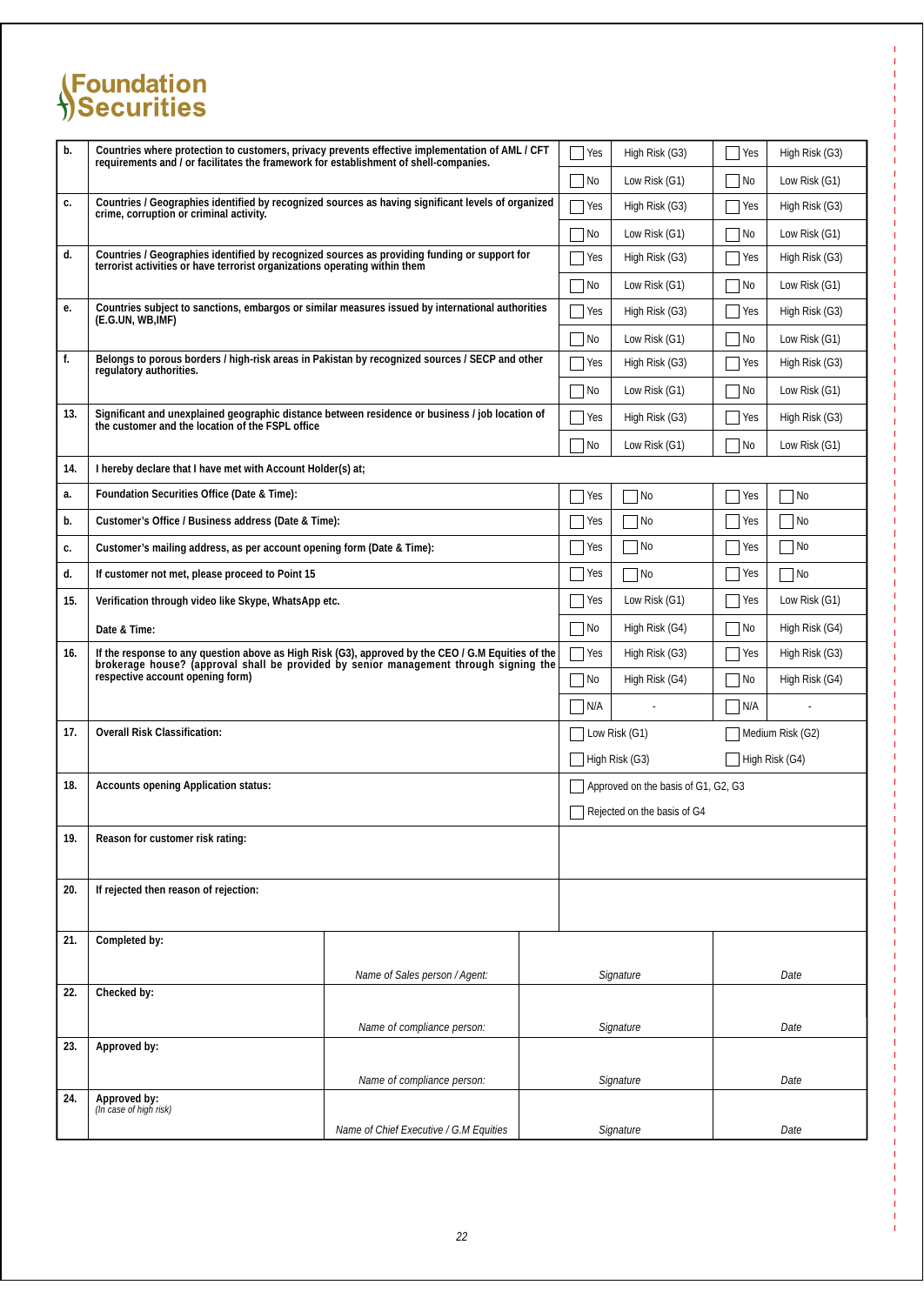| <b>COMMISSION SLAB</b> |                                      |                                      |                                      |  |  |  |
|------------------------|--------------------------------------|--------------------------------------|--------------------------------------|--|--|--|
| Commission Slab'       | Shariah Edge                         |                                      |                                      |  |  |  |
| $0.01 - 1.99$          | 3 Paisa                              | 3 Paisa                              | 3 Paisa                              |  |  |  |
| 2.00 and above         | 5 Paisa or 0.17% Whichever is higher | 3 Paisa or 0.15% Whichever is higher | 3 Paisa or 0.15% Whichever is higher |  |  |  |

Commission will be charged on below mention different credentials :

Ready Market, purchase or sale and one side commission charged for Intra-Day only

Deliverable Future market, purchase or sale and one side commission charged for Intra-Day only and Weekly rollover Commission for Open position

*Please (tick appropriate box)*

| <b>EDGE</b> Prime   |  |
|---------------------|--|
| <b>EDGE Value</b>   |  |
| <b>EDGE Shariah</b> |  |

Signature of Account Holder Signature of Joint Account Holder 1

|                          | FOR INTERNAL USE OF FOUNDATION SECURITIES (PVT.) LIMITED |                                                           |                           |  |  |  |  |  |
|--------------------------|----------------------------------------------------------|-----------------------------------------------------------|---------------------------|--|--|--|--|--|
| <b>Title of Account:</b> |                                                          |                                                           |                           |  |  |  |  |  |
| $A/c$ No.:               |                                                          |                                                           |                           |  |  |  |  |  |
|                          |                                                          | <b>INITIAL DEPOSIT</b> (Please attach copy of instrument) |                           |  |  |  |  |  |
| 1. PKRS.                 |                                                          | vide Cheque / P.O / DD / TT #:                            | dated:                    |  |  |  |  |  |
| Remarks (if any):        |                                                          |                                                           |                           |  |  |  |  |  |
|                          |                                                          |                                                           |                           |  |  |  |  |  |
|                          |                                                          |                                                           |                           |  |  |  |  |  |
|                          |                                                          |                                                           |                           |  |  |  |  |  |
|                          |                                                          |                                                           |                           |  |  |  |  |  |
|                          |                                                          |                                                           |                           |  |  |  |  |  |
|                          | <b>Sales Person</b>                                      | <b>Head of the Branch</b>                                 | <b>Head of Operations</b> |  |  |  |  |  |
| Name:                    |                                                          | Name:                                                     | Name:                     |  |  |  |  |  |
| Signature:               |                                                          | Signature:                                                | Signature:                |  |  |  |  |  |
|                          |                                                          |                                                           |                           |  |  |  |  |  |
|                          |                                                          |                                                           |                           |  |  |  |  |  |
|                          |                                                          |                                                           |                           |  |  |  |  |  |